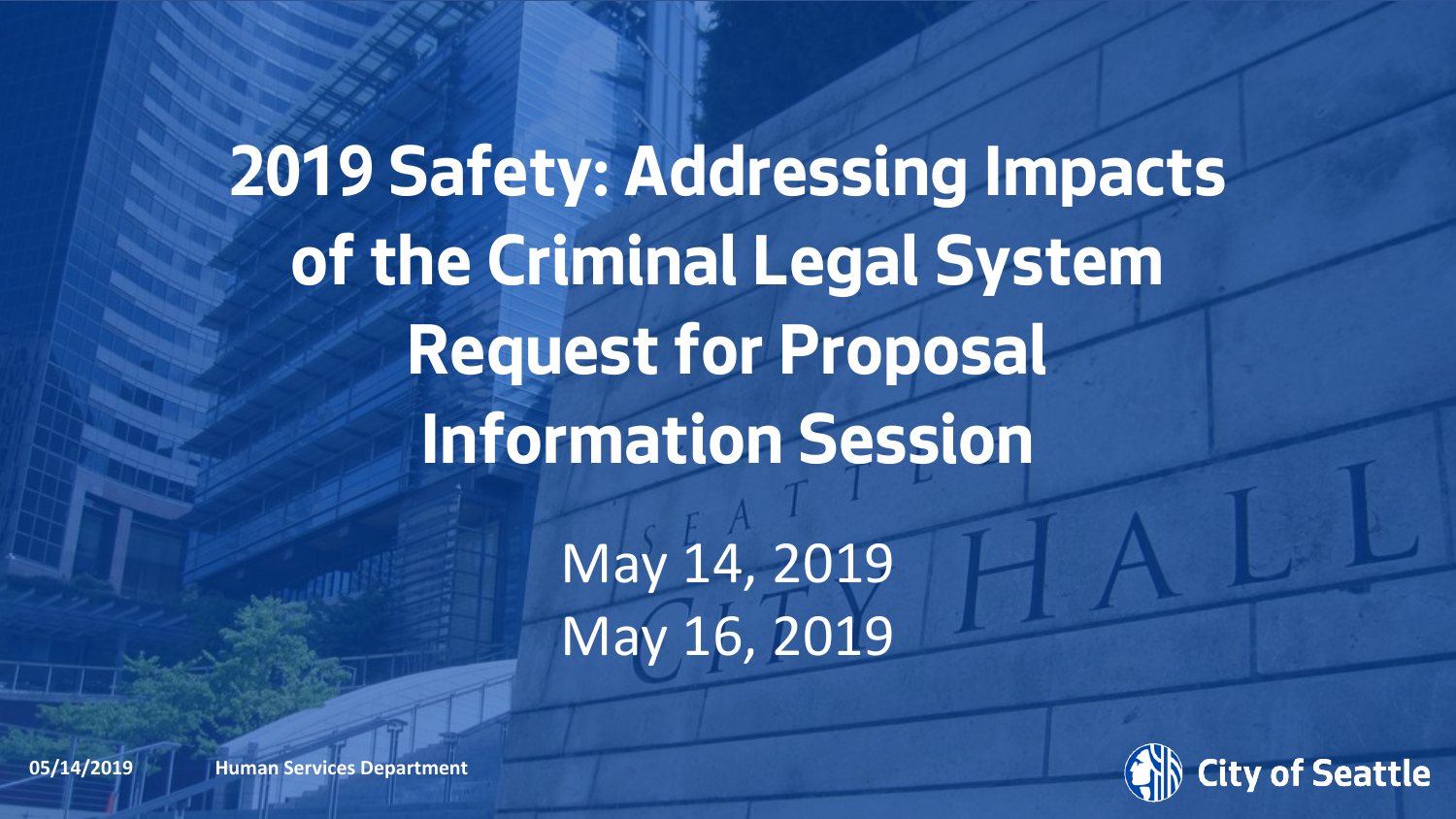## **Session Agenda**

- Introduction
- Timeline
- HSD's Theory of Change
- Background & Requirements
- Submission Instructions
- Review and Rating Process
- Tips
- Appeal Process
- Q & A

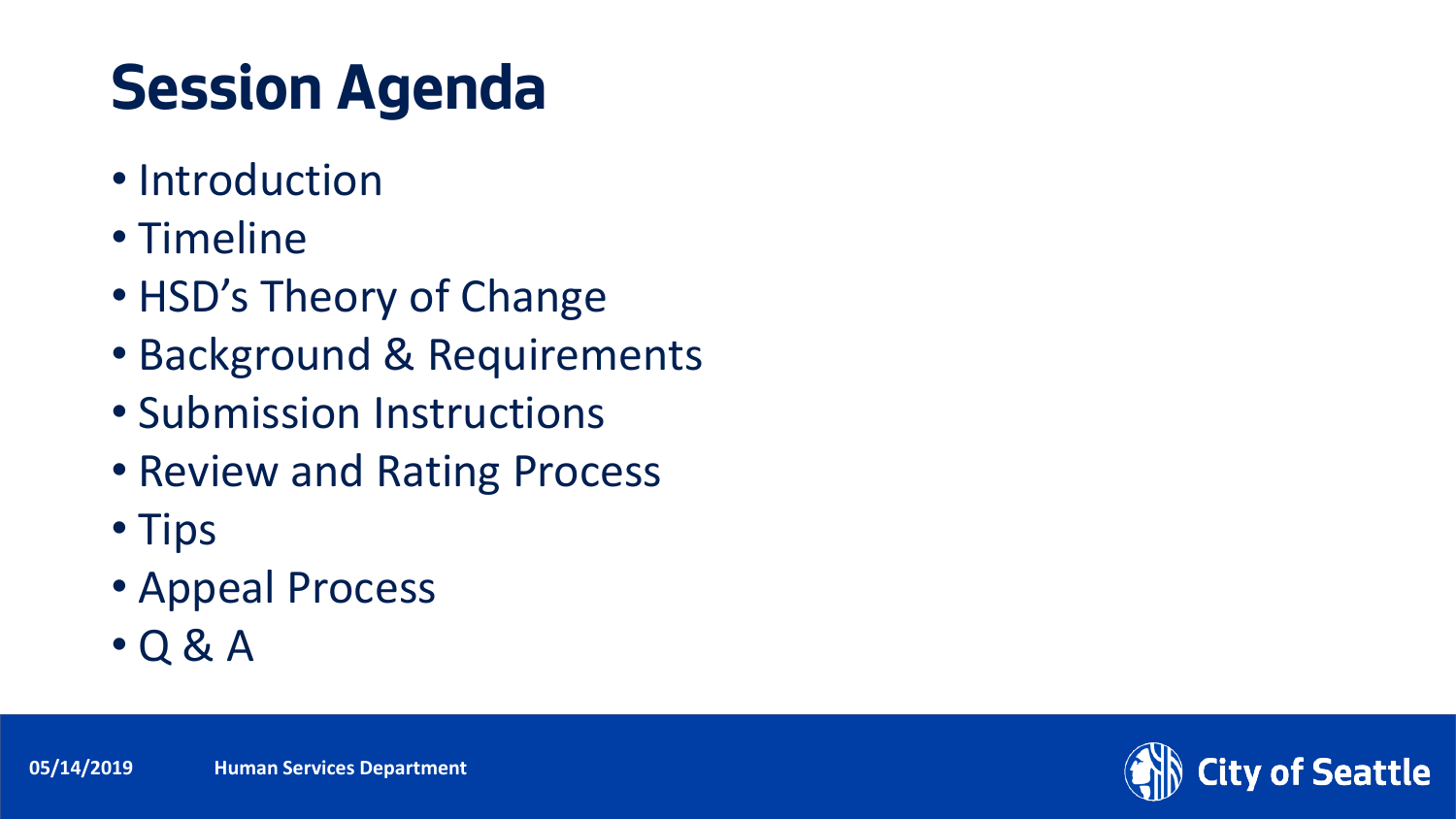## **Introduction**

- This 2019 Safety: Addressing Impacts of the Criminal Legal System Request for Proposal is an open and competitive funding process
- Approximately \$4,404,686 is available through the Human Services Department General Fund
- Funding awards will be made for the period of January 1, 2020 to December 31, 2020

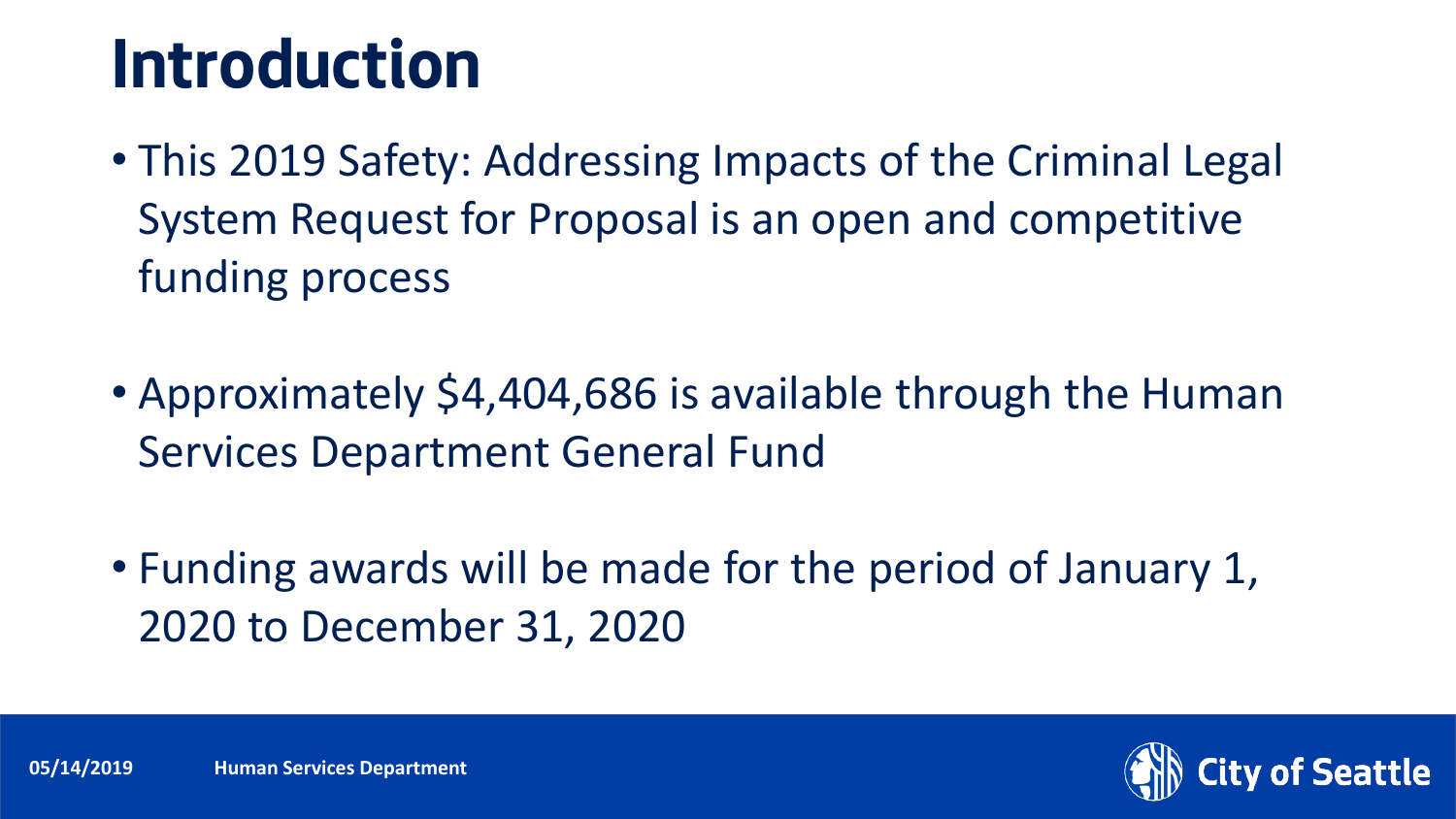#### **Timeline**

- Funding Opportunity Released Friday, May 10, 2019
- 

• Information Sessions **Tuesday, May 14, 2019, 2:00 p.m. – 3:30 p.m.** Join webinar [here](https://meet.seattle.gov/leslea.bowling/GFF0Y4JD) or call (206) 386-1200 and enter 1604017# as the conference ID. Link is preferred so you can see the presentation.

> **Thursday, May 16, 2019, 3:00 p.m. – 4:30 p.m.** Douglass-Truth Library, Meeting Room 2300 East Yesler Way Seattle, WA 98122

• Help Session **Equitable Development, LLC, wtali@eqsdev.com** 

• Last Day to Submit Questions Friday, May 31, 2019 by 12:00 p.m.

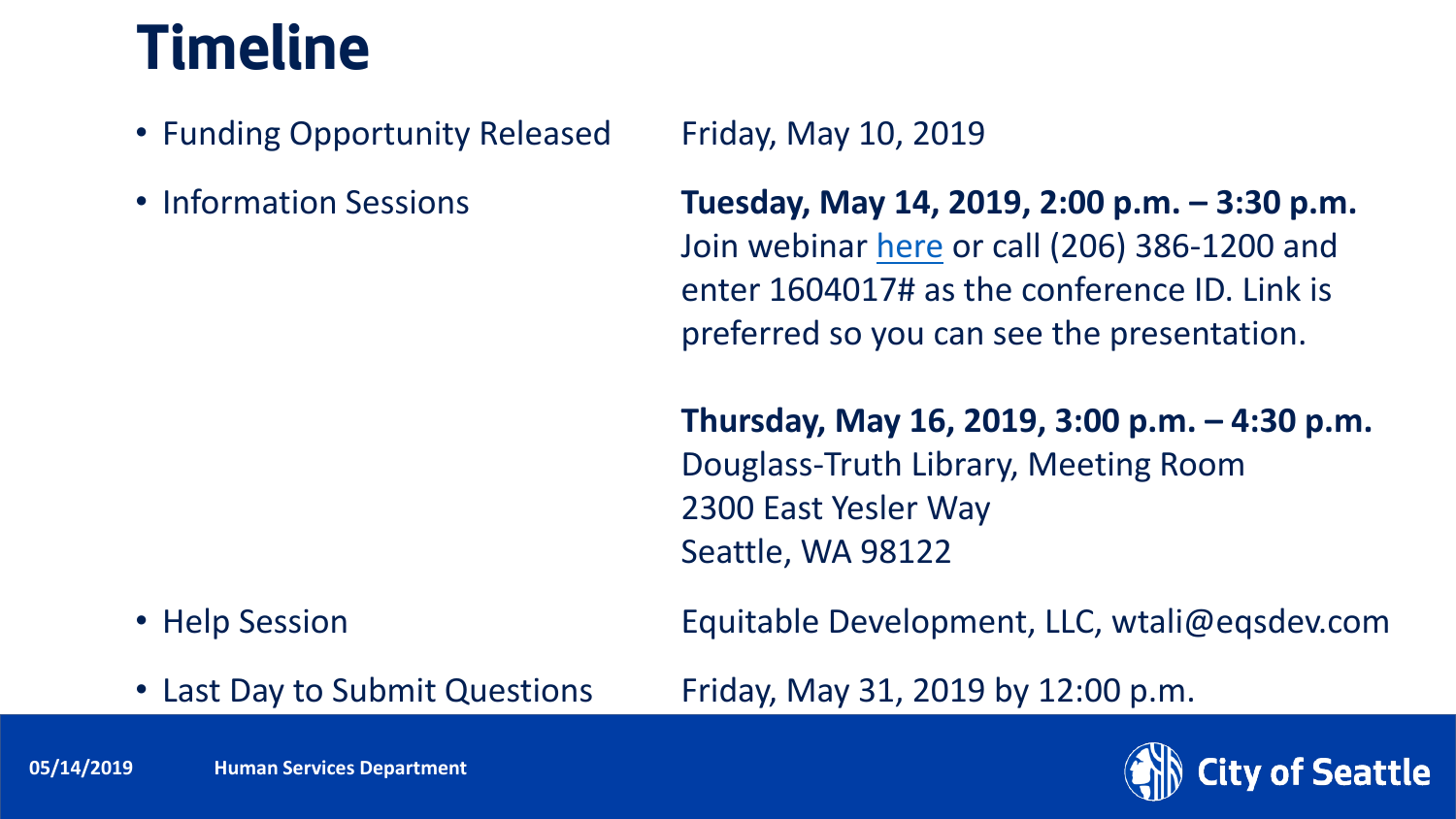#### **Timeline**

- 
- Award announcement August 27, 2019
- 
- Contract Start Date January 1, 2020

• **Application Deadline Thursday, June 13, 2019 by 12:00 p.m. (noon)**

• Review & Rating Process June 14, 2019 to July 22, 2019

• Appeal Process **August 27, 2019 – September 9, 2019** 

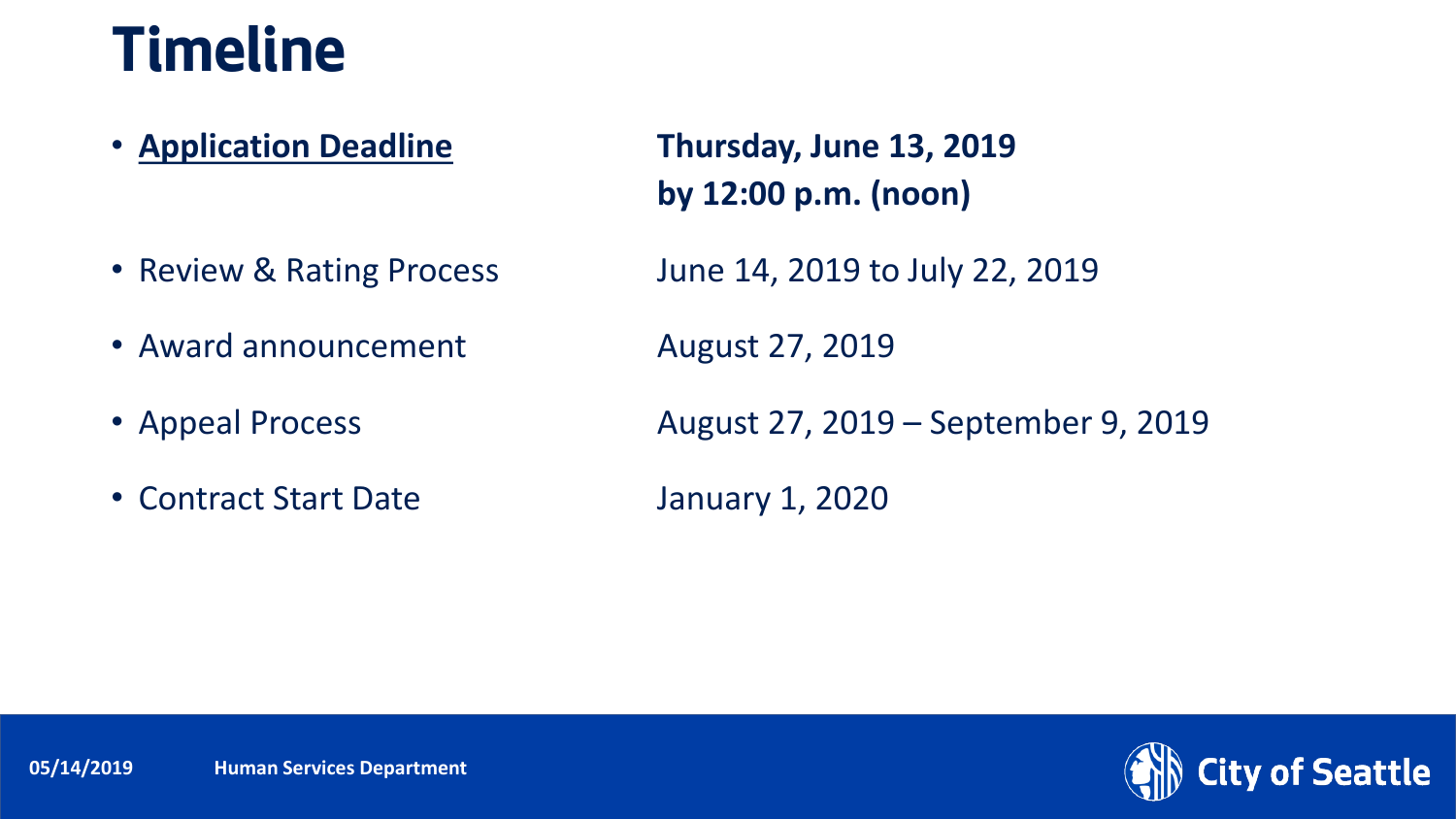#### **HSD Theory of Change**

#### **Uses Results-Based Accountability and leads with race**

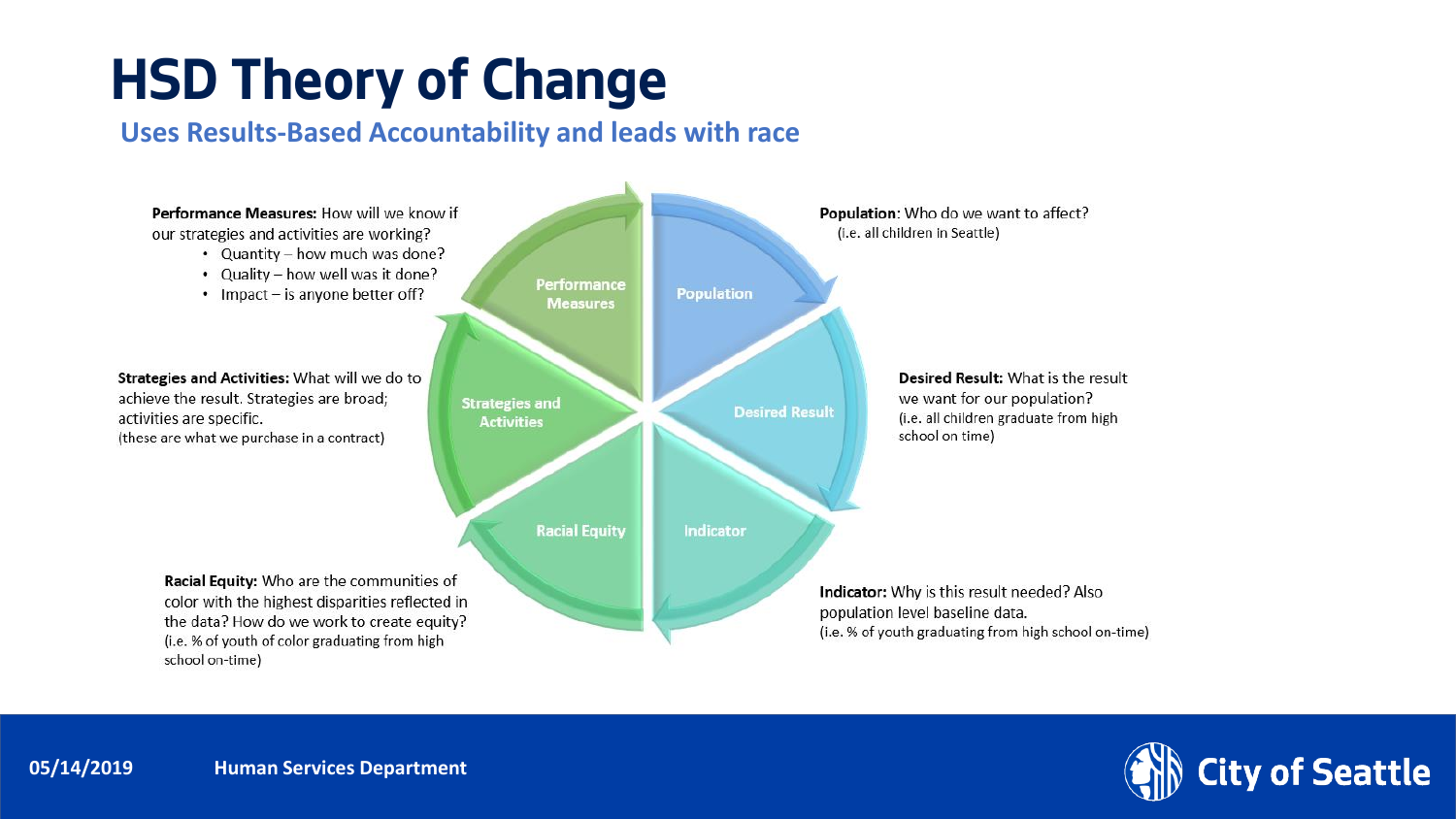#### **Background and Requirements (pg. 8)**

- Background
- Community Engagement
- Strategies
- Community Best or Promising Practices
- Criteria for Eligible Clients
- Priority and Focus Populations
- Proposal Components
- Performance Commitments
- Key Staff

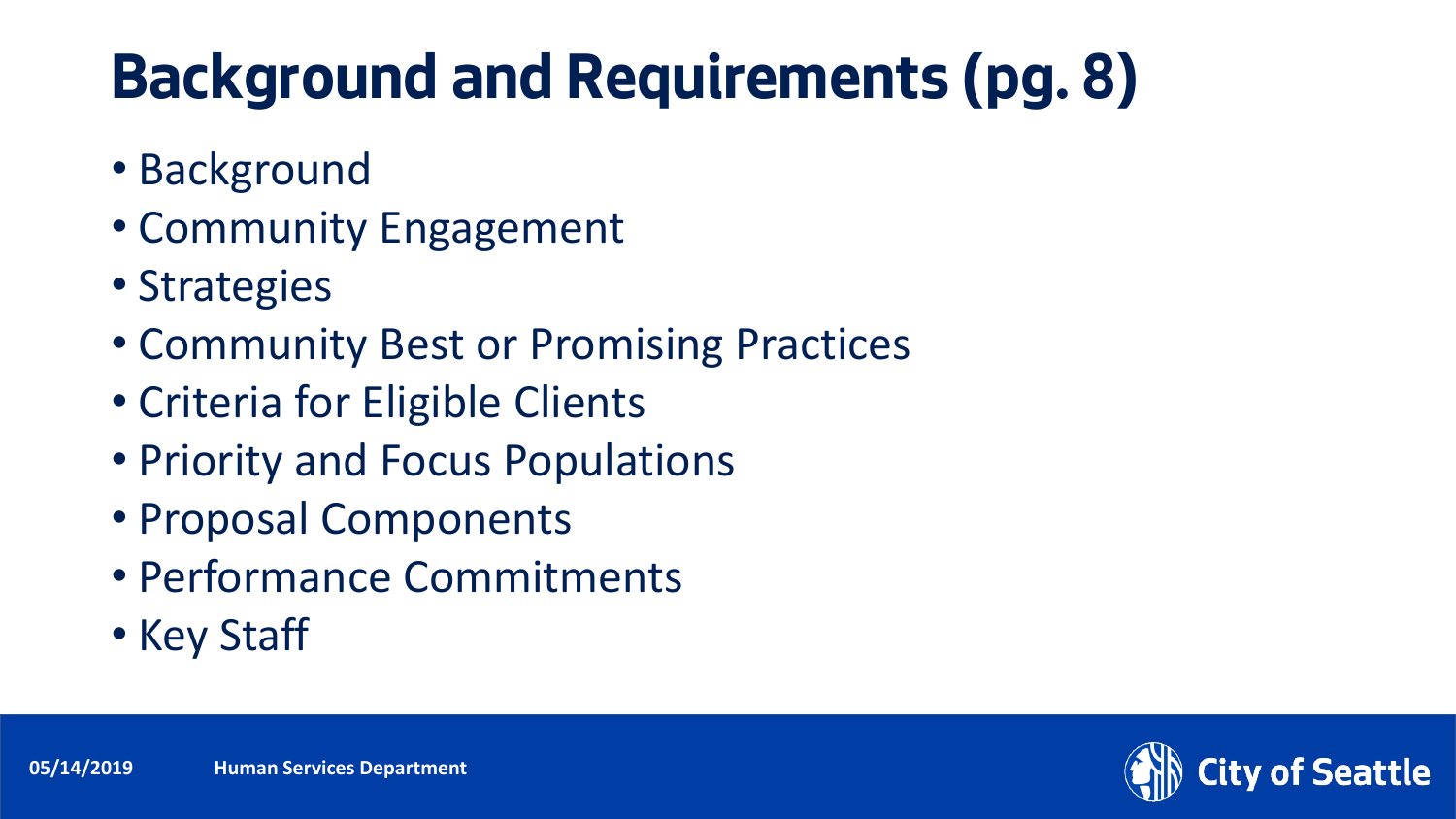## **Background (pg. 8)**

- History of systemic violence
- Prison population
- Alignment

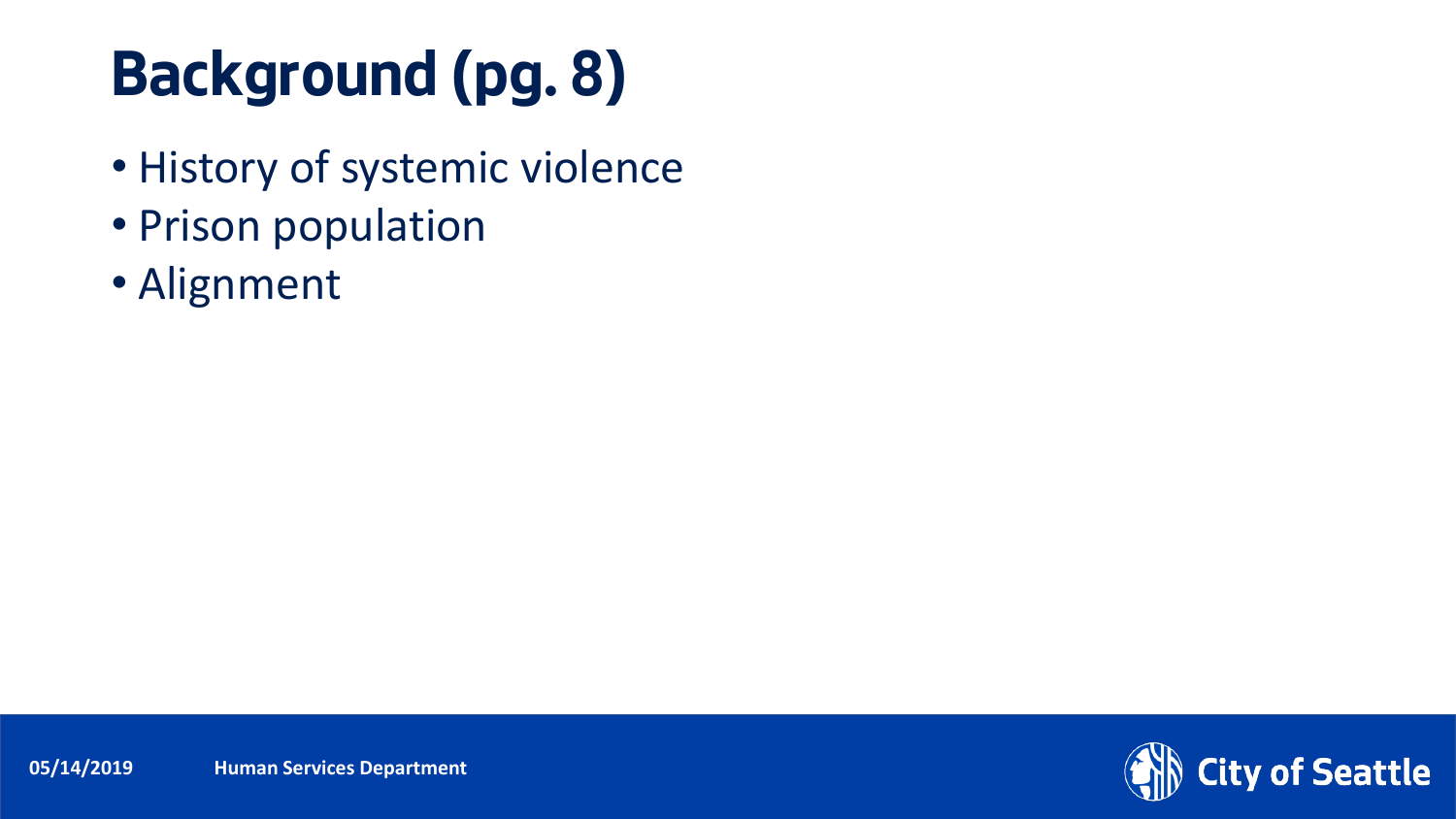## **Community Engagement (pg. 9)**

- 2017 learning circles
- 2018 co-design

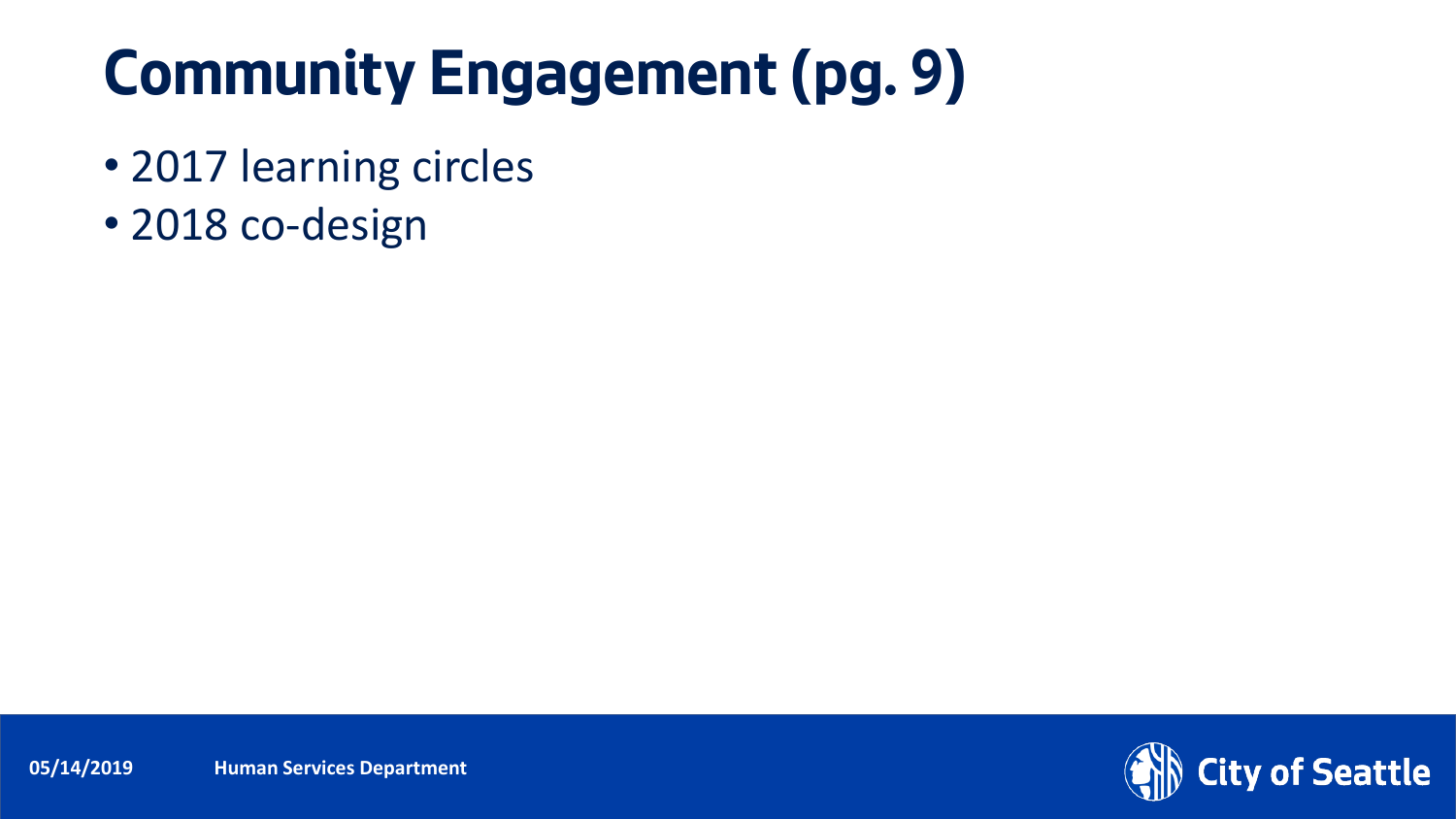# **Strategies (pg. 10)**

Applicants will provide both strategies:

1. Systems Navigation

Individuals and families harmed by the criminal legal system get their basic needs met. This RFP defines a system as a structure that intersects with an individual's or family's ability to fully live their lives.

#### 2. Trauma Intervention

Individuals, families, and communities (with a shared identity, culture, ethnicity, socioeconomic status, or experience) address the harm caused by the criminal legal system. This RFP defines trauma as the result of an experienced event that has lasting adverse effects on individual, familial, and community well-being.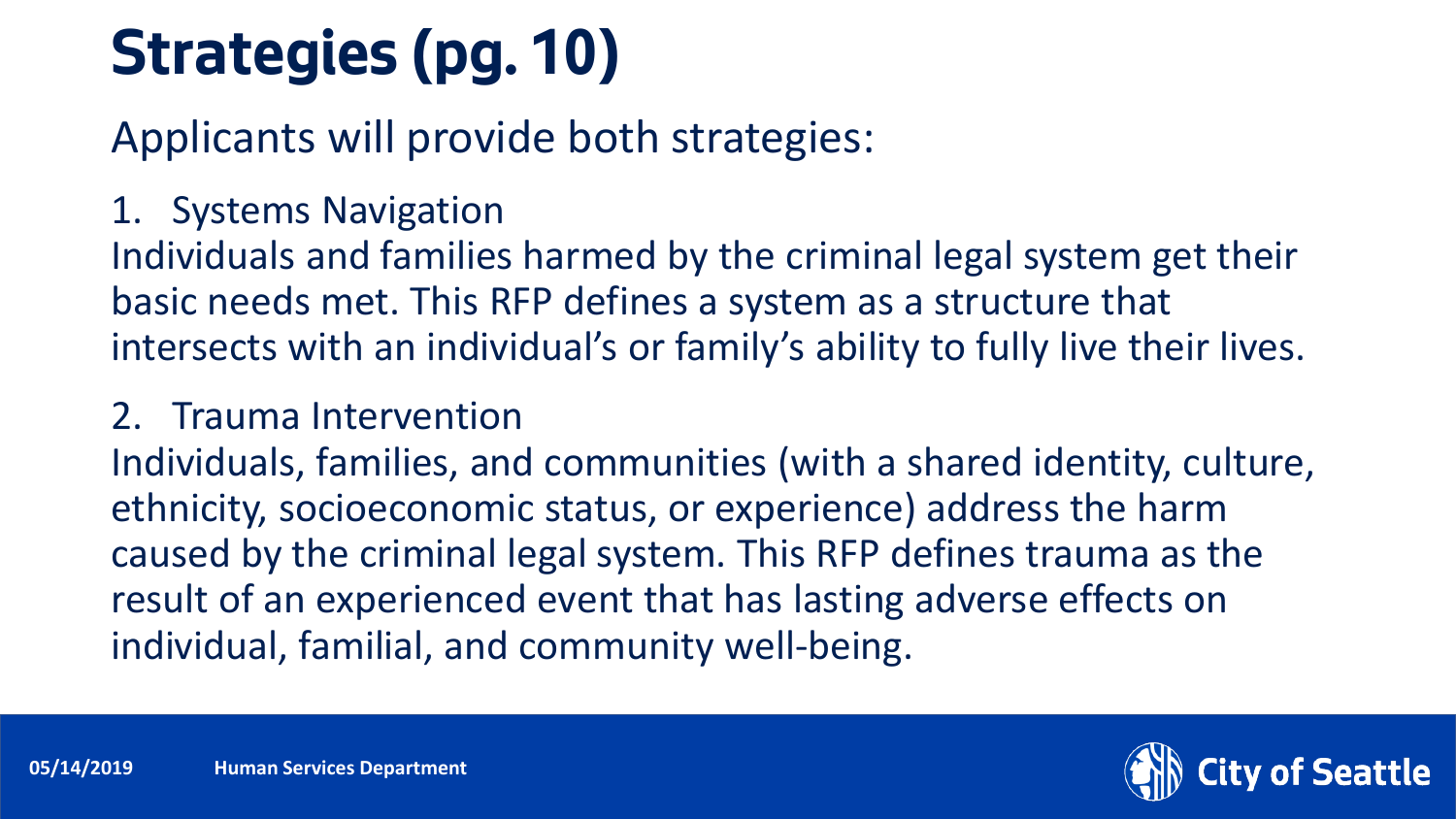### **Community Best or Promising Practices (pg. 10)**

| Public health approaches                 | Asset-based approaches                                                                  |
|------------------------------------------|-----------------------------------------------------------------------------------------|
| Trauma-informed approaches               | Community-based crisis response                                                         |
| Place-based approaches                   | Social justice frameworks                                                               |
| Popular education models                 | Shared decision-making models                                                           |
| <b>Empowerment approaches</b>            | Holistic frameworks that include historical oppression,<br>resilience and transcendence |
| Root cause analysis frameworks           | <b>Ecological models</b>                                                                |
| Participant-led advocacy models          | <b>Collective impact models</b>                                                         |
| Holistic approaches                      | Community development models                                                            |
| Multi- and inter-generational approaches | Community-based participatory research models                                           |
| Spiritual based approaches               |                                                                                         |

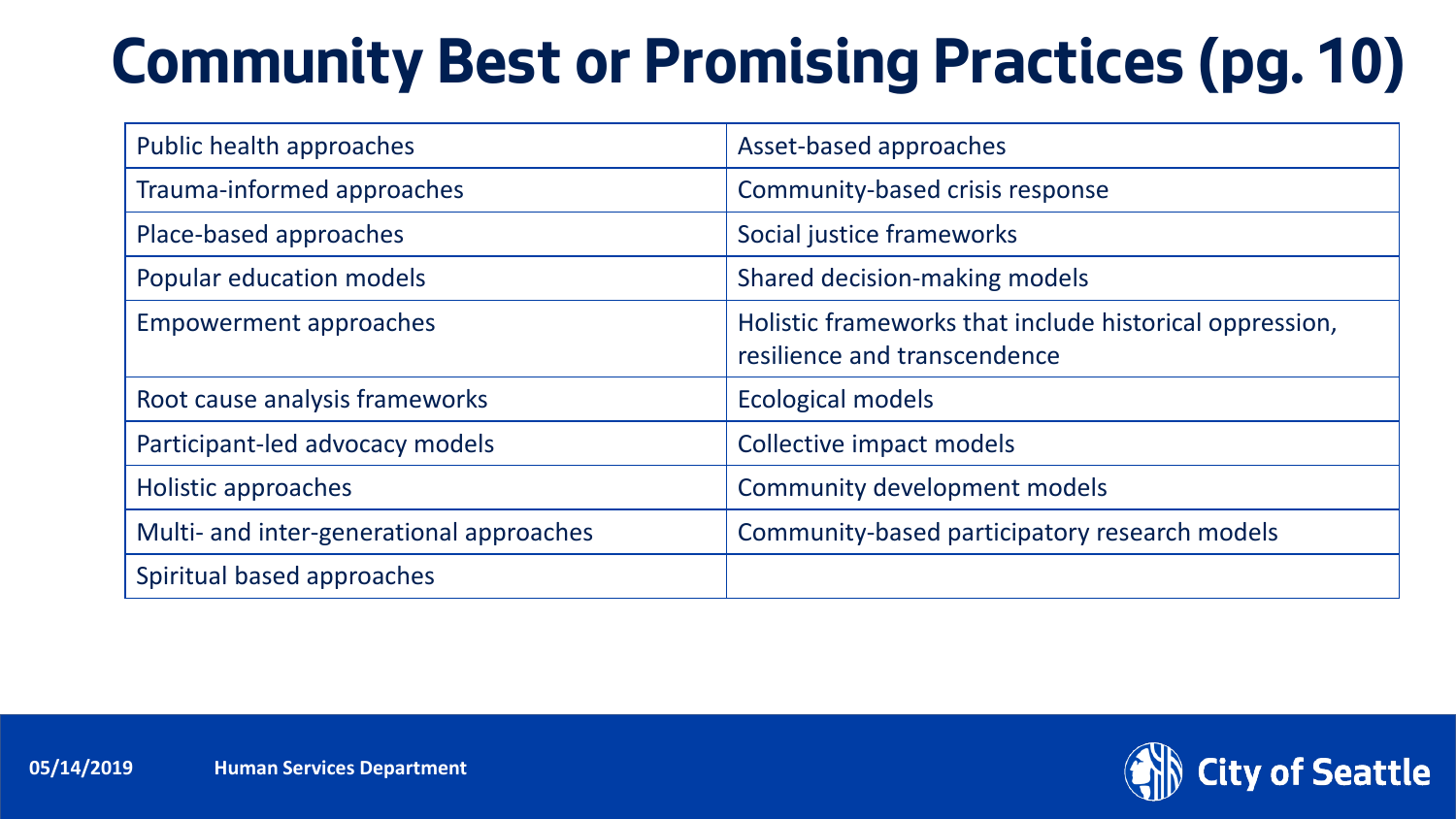#### **Criteria for Eligible Clients (pg. 11)**

People harmed by the criminal legal system in Seattle.

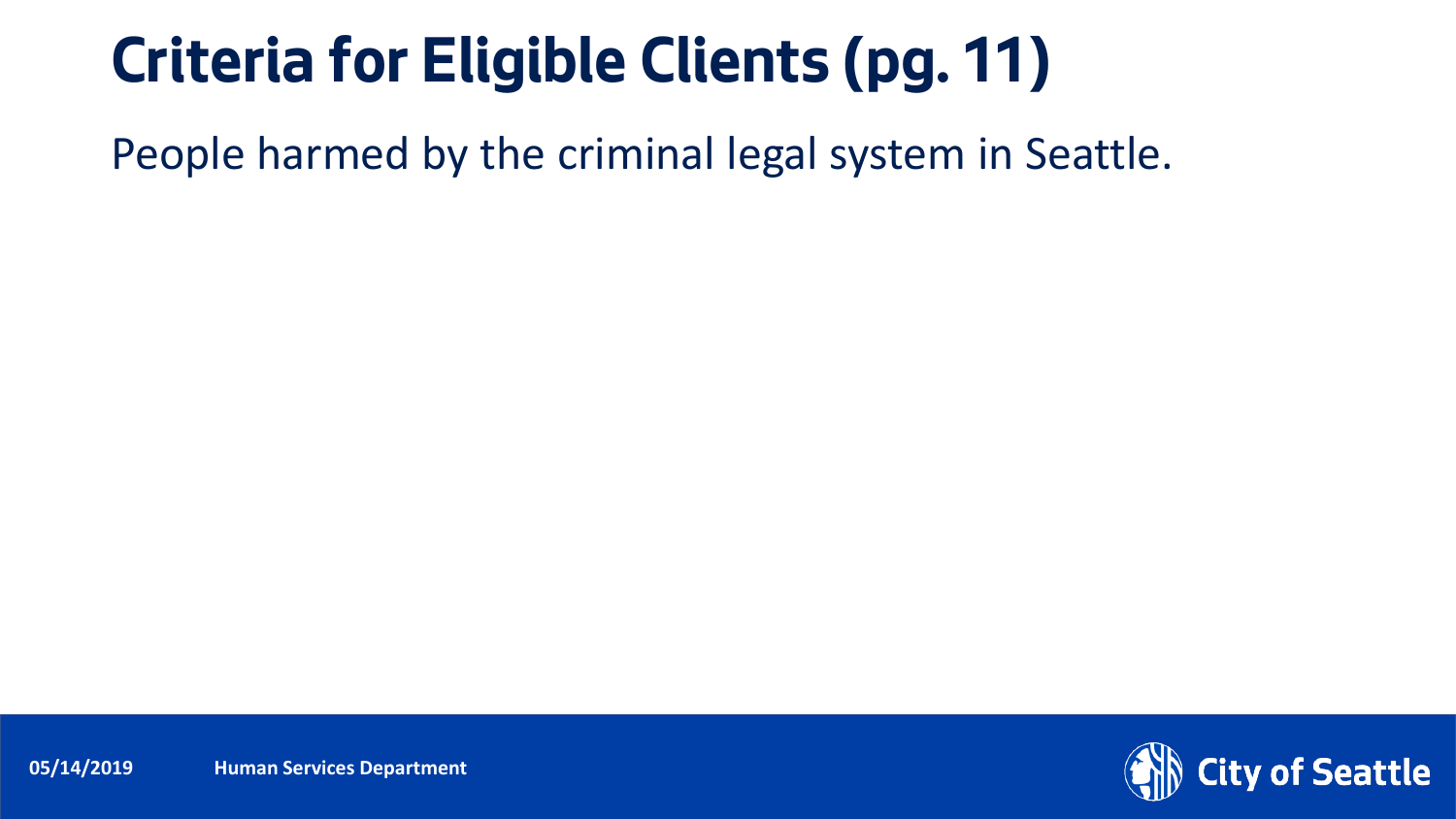## **Priority and Focus Populations (pg. 11)**

- 1. Priority Populations are identified as a group (or groups) comprising a specific demographic (seniors, youth, families, etc.) or having a specific issue in common (homelessness, behavioral health, violence involved, etc.). The priority population for this investment opportunity is **18 to 24-year-old people harmed by the criminal legal system in Seattle**.
- 2. Focus populations are identified as specific racial or ethnic groups within the priority population and with data showing the highest disparities in the investment area. Given the most recent data, focus populations for this investment opportunity are individuals, families and communities who identify as:
	- American Indian/Alaska Native/Indigenous
	- Black/African American/African Descent
	- Hispanic/Latinx/Indigenous

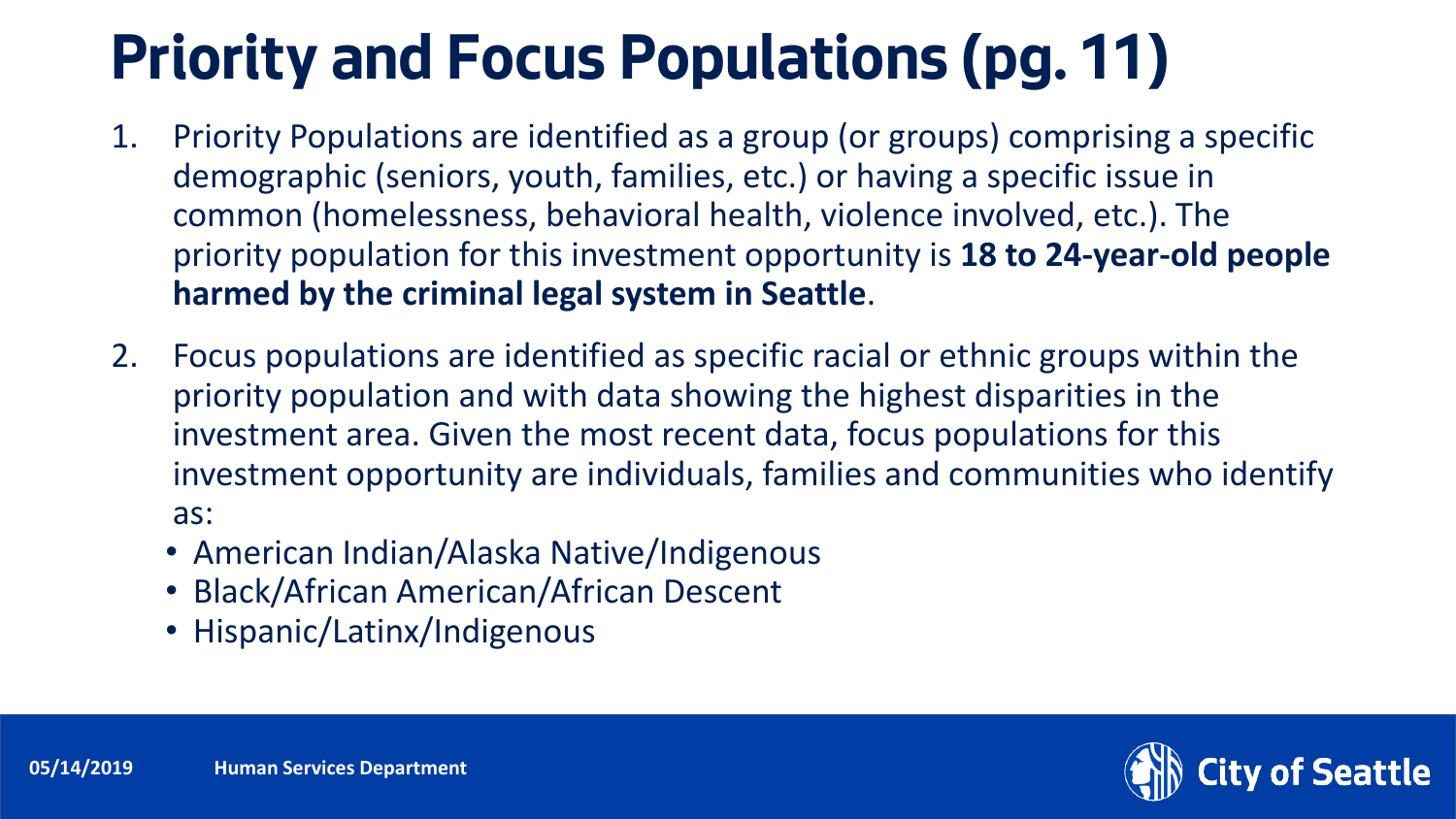#### **Proposal Components (pg. 13)**

This RFP requires applicants to provide both strategies for all the priority and focus population(s) in their proposal:

1. Systems Navigation Strategy: Examples of systems include, but are not limited to:

| <b>Criminal legal</b> | Education                               |
|-----------------------|-----------------------------------------|
| <b>Housing</b>        | <b>Health (physical and behavioral)</b> |
| Employment            | <b>Emergency response</b>               |
| Child welfare         | Finance                                 |

Examples of activities include, but are not limited to:

| Case management          | Training and/or workshops |
|--------------------------|---------------------------|
| Information and referral | Outreach and engagement   |

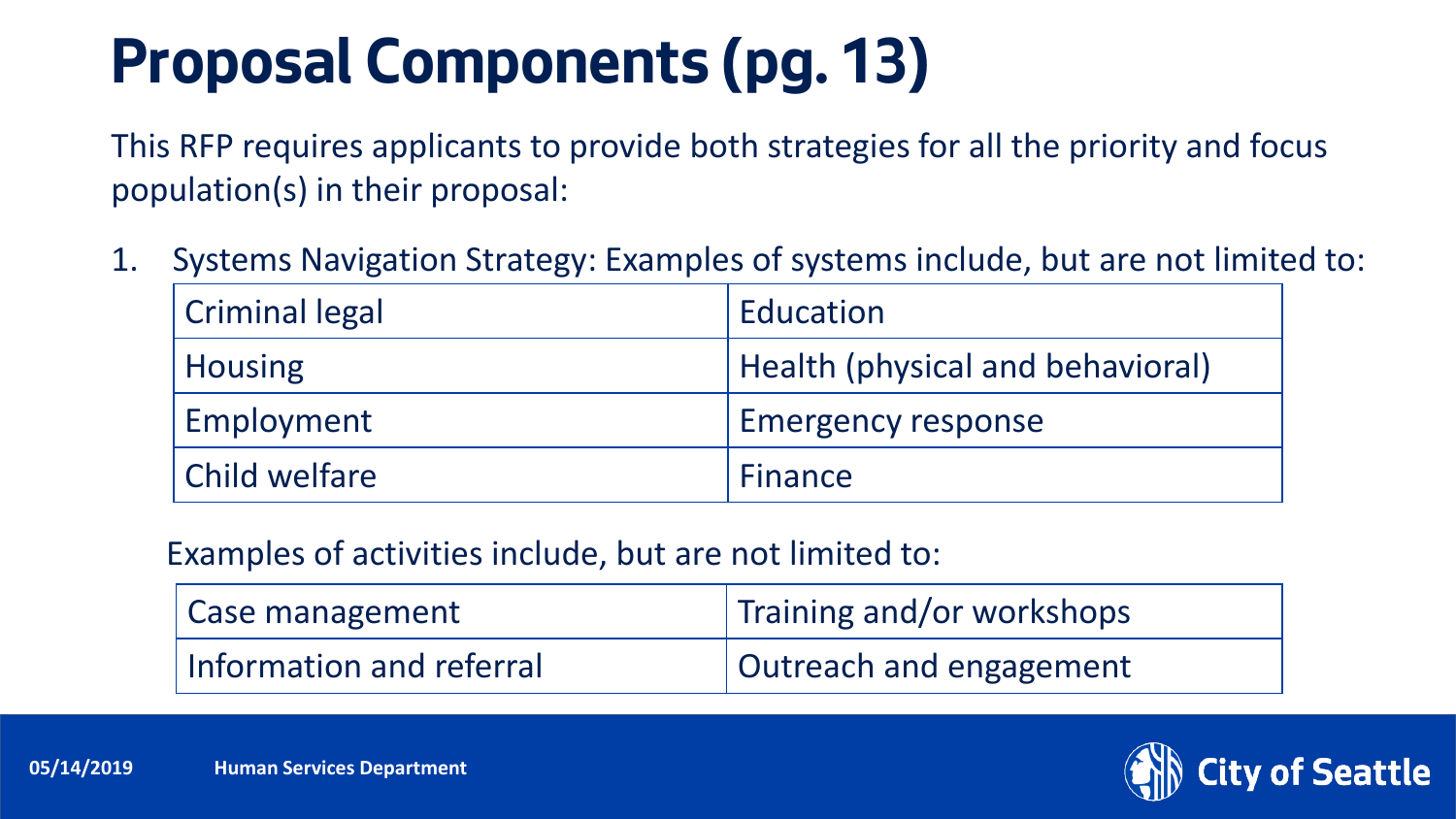#### **Proposal Components (pg. 13)**

This RFP requires applicants to provide both strategies for all the priority and focus population(s) in their proposal:

1. Trauma Intervention Strategy: Examples of activities include, but are not limited to:

| Indigenous healing practices | Restorative justice and/or healing circles |
|------------------------------|--------------------------------------------|
| <b>Family reconciliation</b> | Undoing racism practices                   |
| Mediation                    | <b>Art and music therapy</b>               |

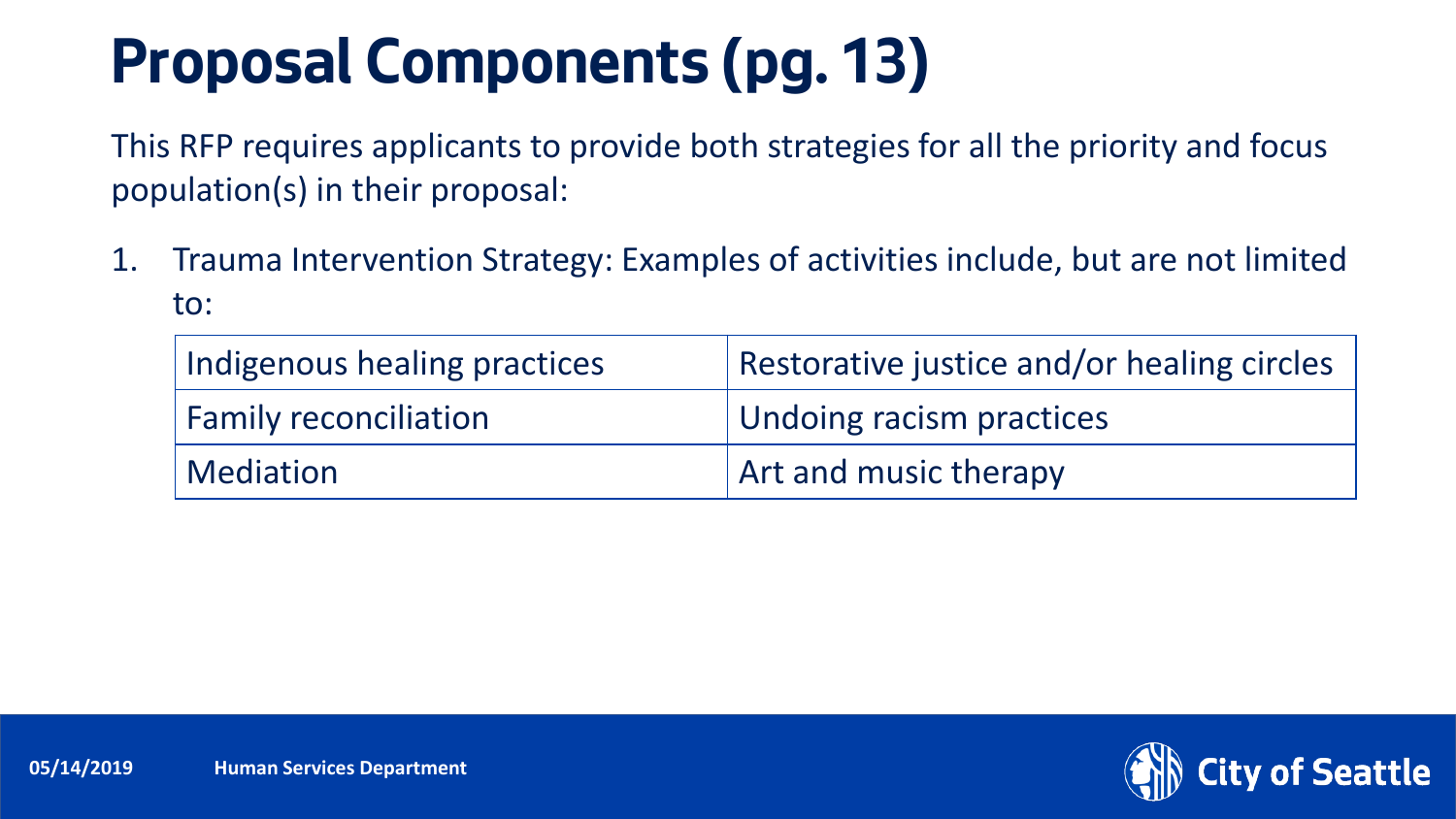### **Performance Commitments (pg. 14)**

All funded applicants will be required to participate in a data and learning cohort that will meet regularly. This cohort will:

- review data metrics and develop measuring tools in the first quarter of 2020 for annual contracts beginning with the first year;
- develop partnerships and share resources to support community best and promising practices; and
- identify lessons learned that will inform subsequent contract years.

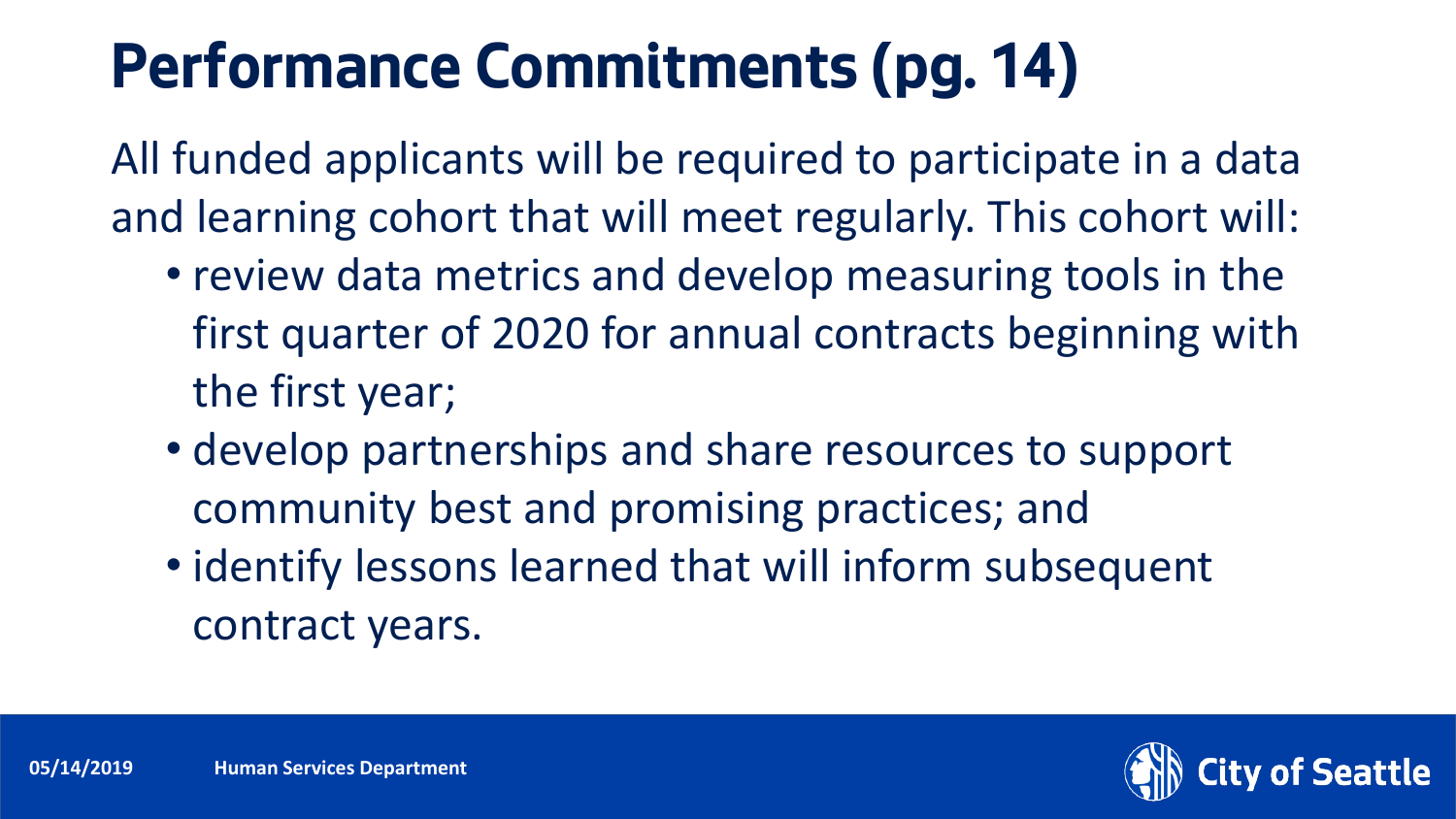## **Performance Commitments (pg. 14)**

Quantity, quality, and impact measures may include, but are not limited to:

- 1. Quantity:
	- # of people harmed by the criminal legal system who engage in systems navigation
	- # of people harmed by the criminal legal system who engage in trauma intervention
- 2. Quality:
	- Ratio of key staff to people who engage in systems navigation
	- Ratio of key staff to people who engage in trauma intervention

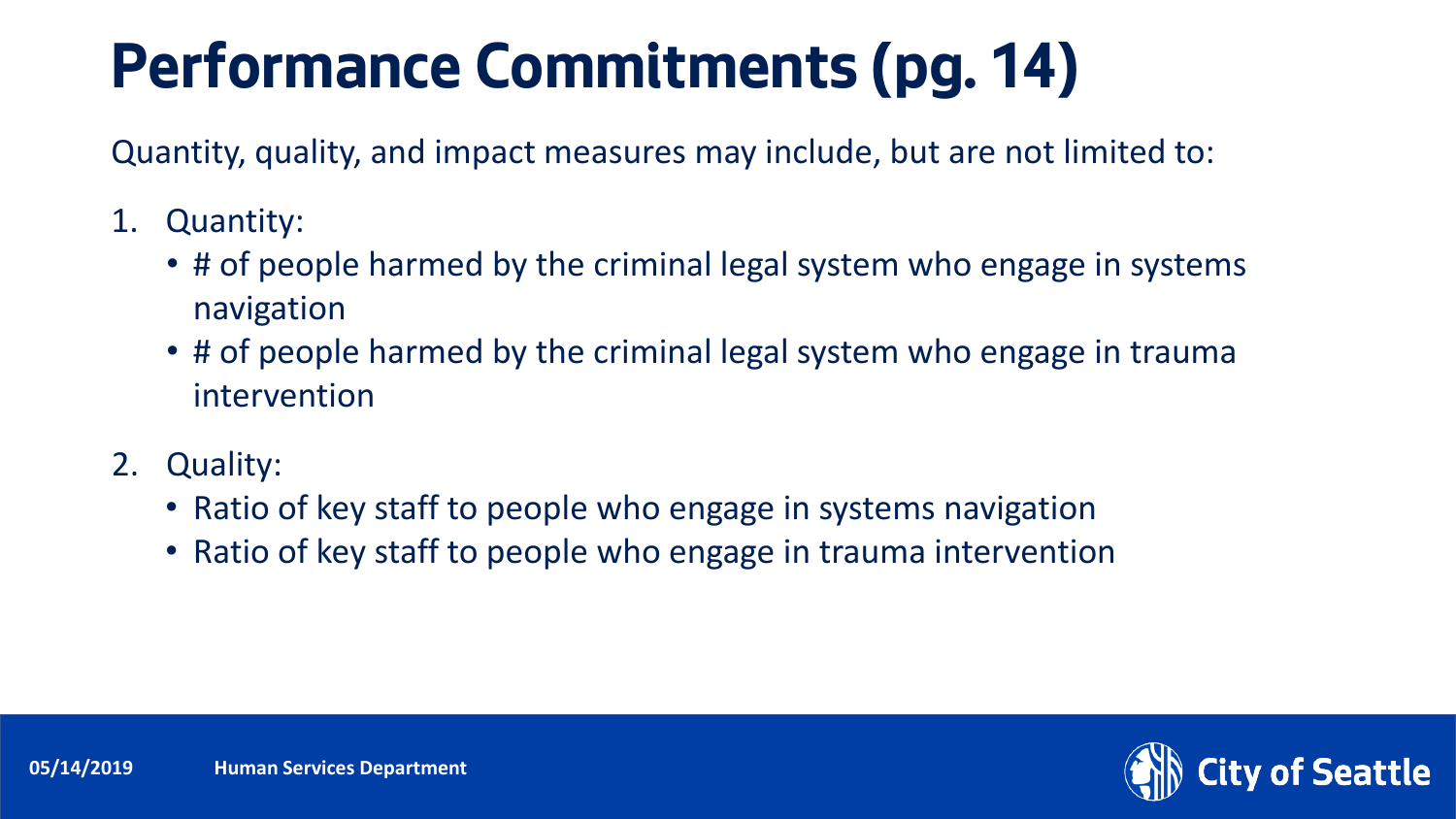#### **Performance Commitments (pg. 14)**

- 3. Impact:
	- % of the people harmed by the criminal legal system who engage in systems navigation reporting basic needs are met
	- % of people harmed by the criminal legal system who engage in trauma intervention reporting trauma is addressed

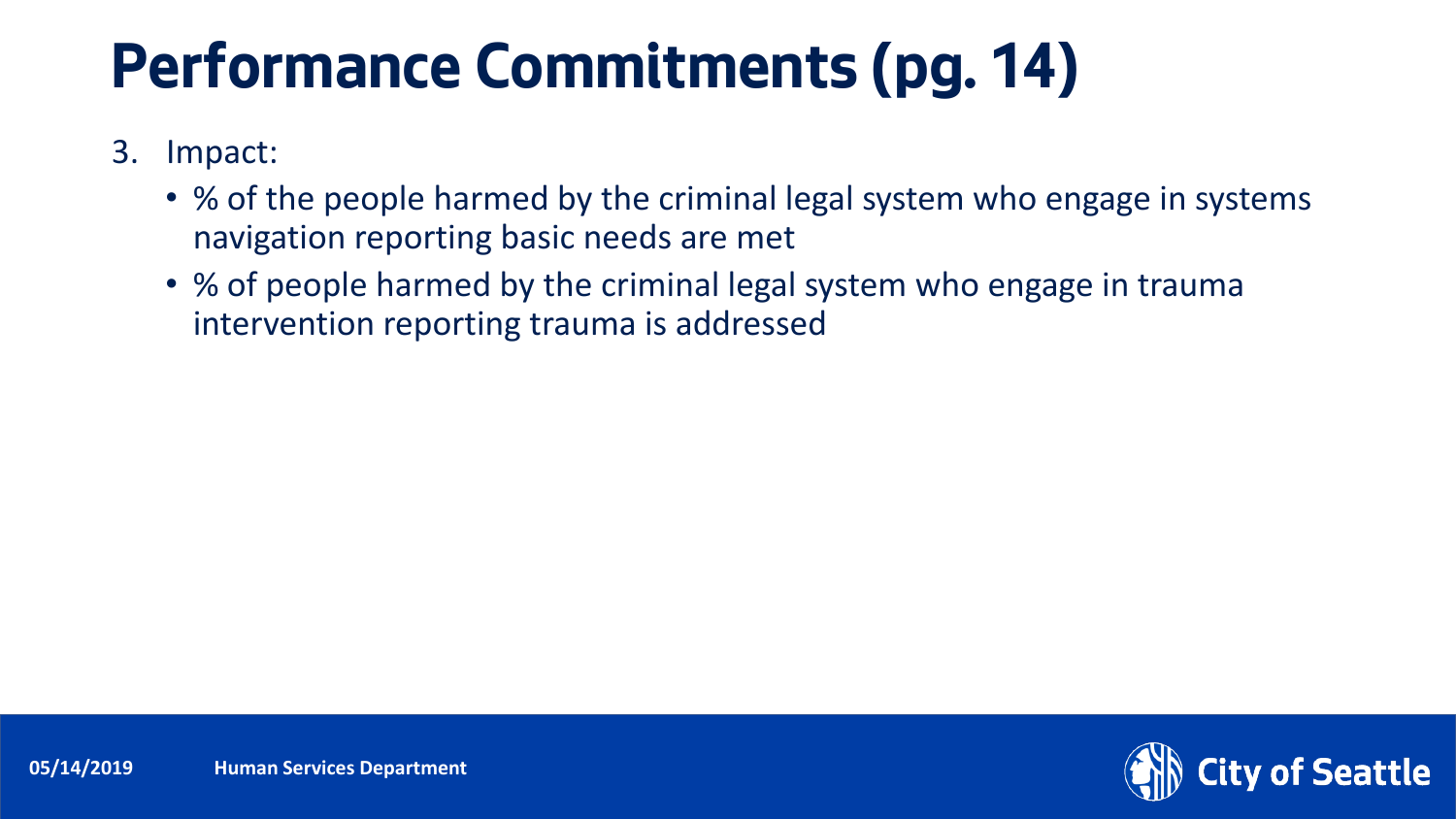# **Key Staff (pg. 14)**

Staff at all levels of the group and/or agency should reflect the lived experiences of those with whom they will engage in their proposal, be culturally relevant and responsive, and show the ability to empower others to lead change. Agencies or groups should demonstrate competence in crisis and trauma intervention with people harmed by the criminal legal system and embrace the lived experience of communities of color.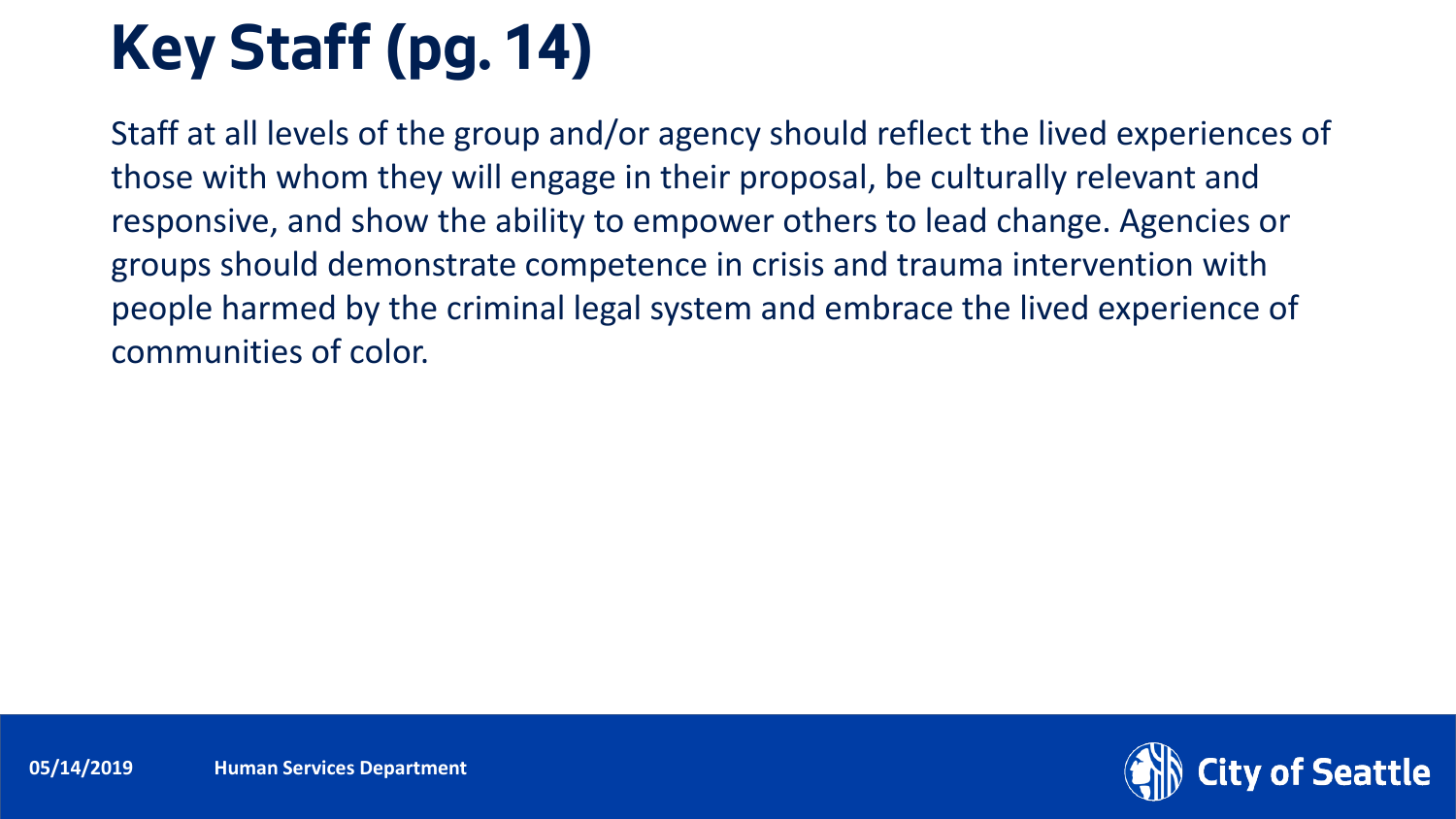#### **Submission Instructions (pg. 15)**

- Applications due on **12:00 p.m. (noon) on Thursday, June 13, 2019.**
- Mail or hand deliver to:

Seattle Human Services Department RFP Response – 2019 Safety **ATTN: Leslea Bowling** 700 Fifth Ave, Suite 5800 P.O. Box 34215 Seattle, WA 98124-4215

- Online at: <http://web6.seattle.gov/hsd/rfi/index.aspx>.
- **No faxed or e-mailed submissions**
- Applications must be complete and on-time

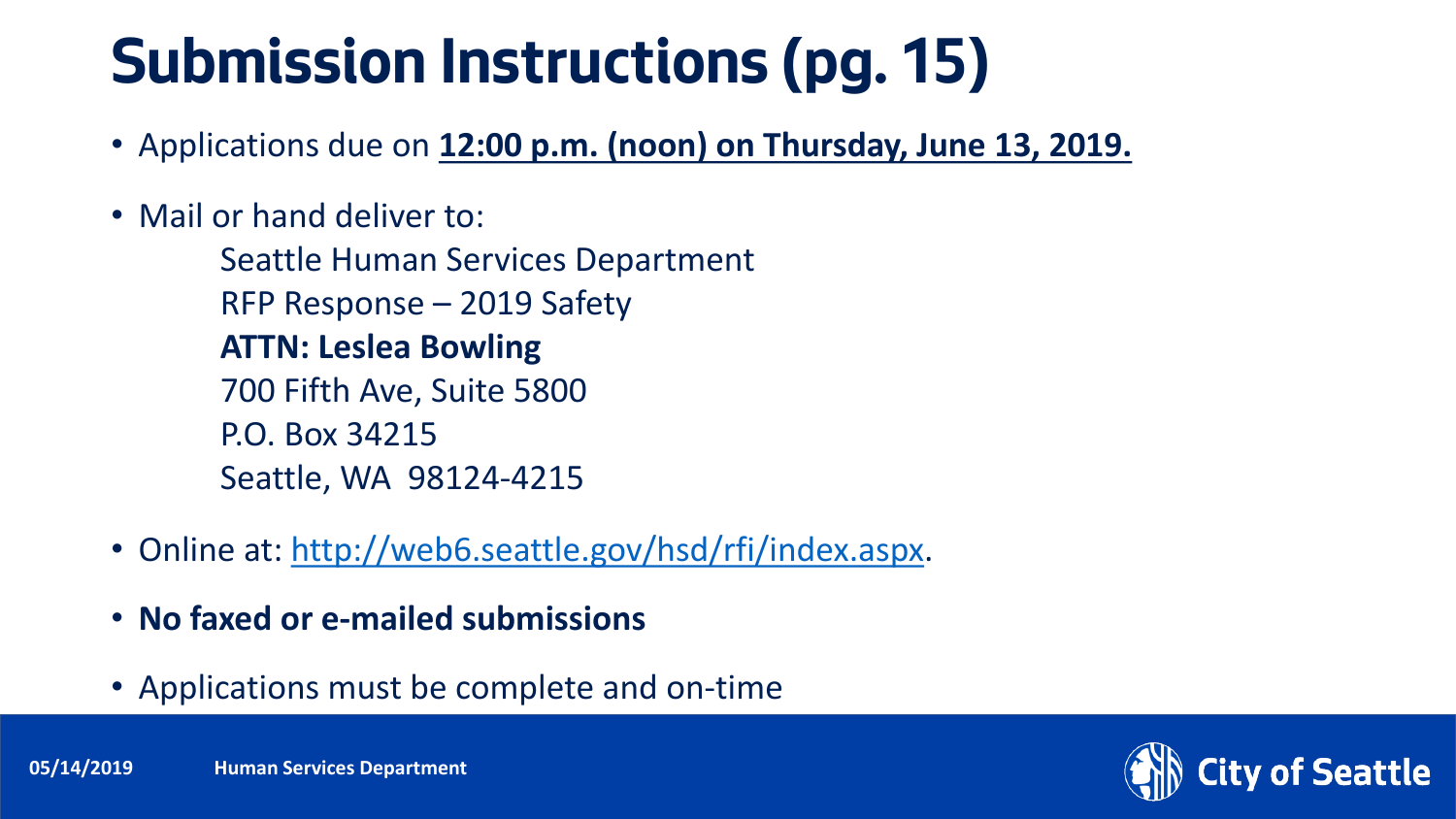#### **HSD Online Submission System (pg. 15)**

- The system is NOT an online Application no saving
- You may upload files up to a maximum of 100 MB
- Acceptable file types include: .pdf .doc .docx .rtf .xls .xlsx
- There are required fields to be completed. *Ensure you allow sufficient time to complete the steps in order to submit your application by the deadline.*
- The system automatically sends a confirmation to all e-mail addresses you enter

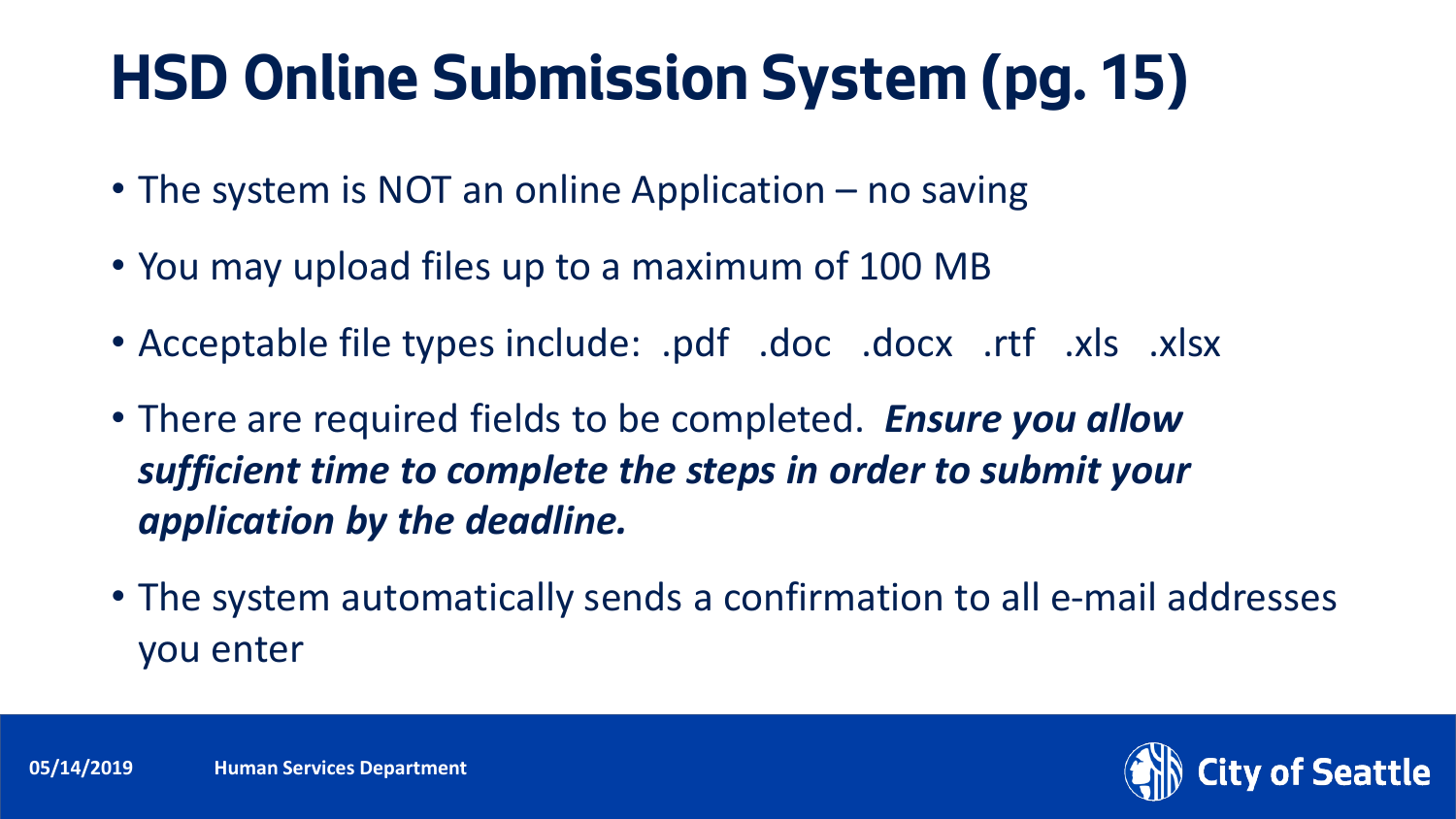### **Complete Applications (pg. 20)**

Late applications will not be accepted.

**HSD is not responsible for ensuring that applications are received by the deadline.**

Applications must include:

- Application Cover Sheet with a physical signature
- Narrative Response (12-page limit)
- Proposal Budget and Proposal Personnel Detail Budget forms
- Proof of status as: IRS nonprofit, legal entity incorporation, or tribe
- Current Board of Directors roster
- Minutes from last 3 Board of Directors meetings
- Federally approved Indirect rate, if applicable
- Start-up timelines, if applicable
- Letters of intent, if applicable

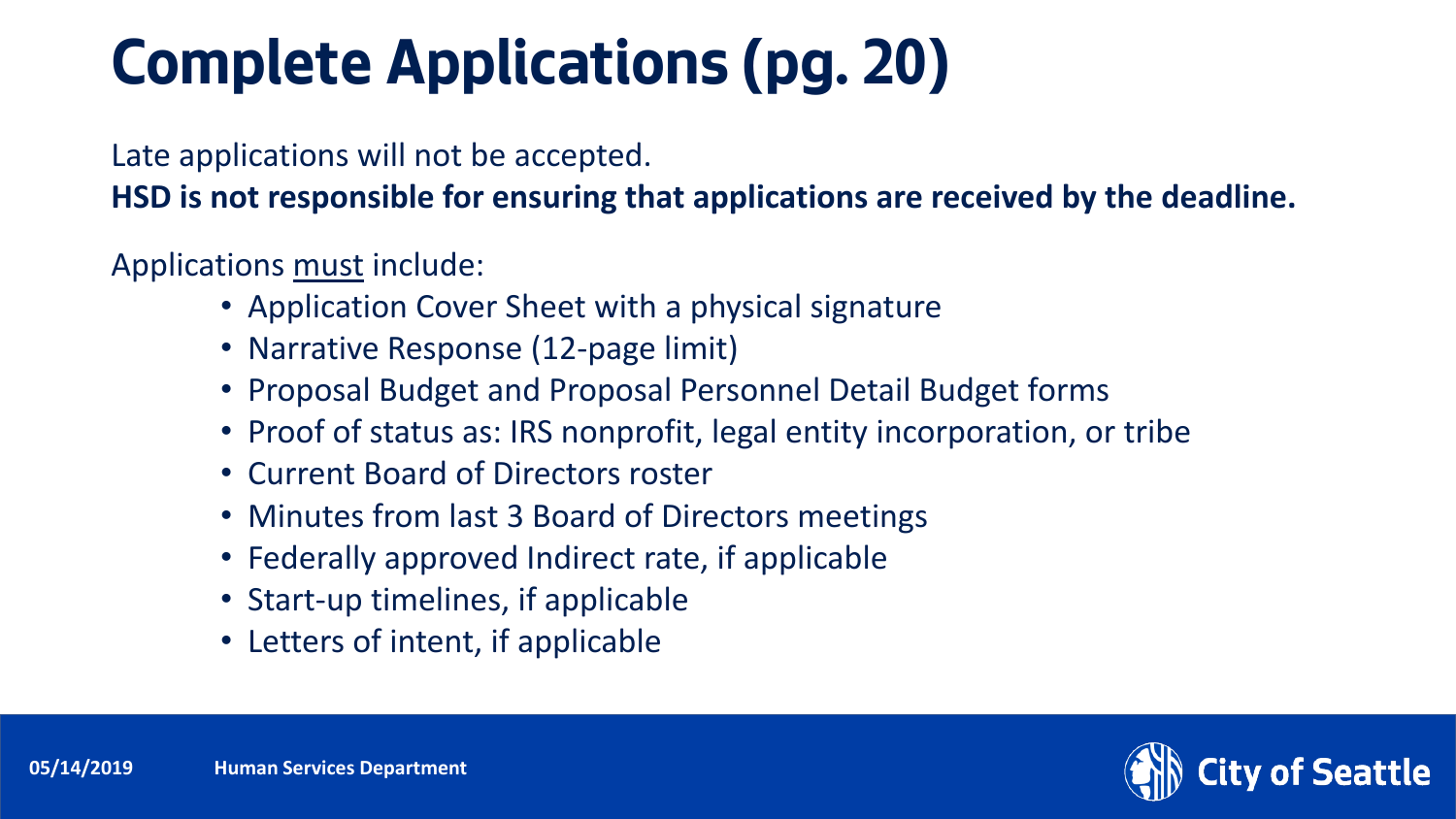#### **Fiscal Documents (pg. 20)**

- Agencies for which we have current financial and insurance documents will not be required to resubmit
- Agencies for which we have incomplete or no financial and/or insurance documents will be notified by the Coordinator and required to submit ALL requested documents within 4 business days from the date of written request
- Financial and Insurance documentation that may be requested are listed in Section IV. of the Application

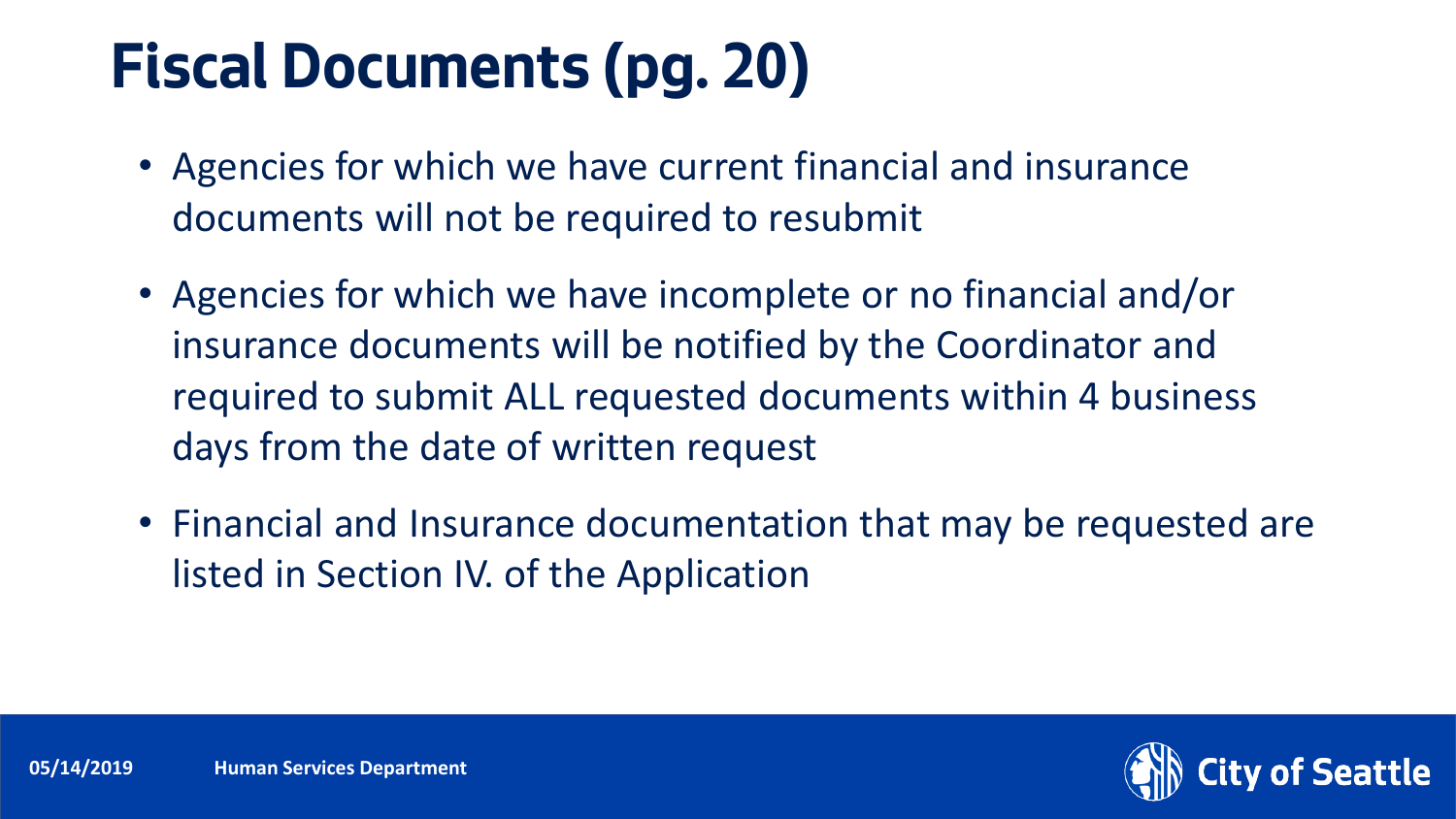## **For Collective Proposal Only (pg. 16)**

For collective proposals by two or more groups and/or agencies, submit one application. One group or agency of the collective will serve as the lead for submission and point of contact.

- 1. The lead member of the collective will complete the:
	- Application Cover Sheet that includes a signature from each collective members' Director or authorized representative.
	- Roster of the lead member's current Board of Directors
	- Minutes from the lead member's last three Board of Directors meetings
	- Current verification of nonprofit status or evidence of incorporation or status as a legal entity. Lead member must have a federal tax identification number/employer identification number.
	- If lead member has an approved indirect rate, a copy of proof that the rate is approved by an appropriate federal agency or another entity.

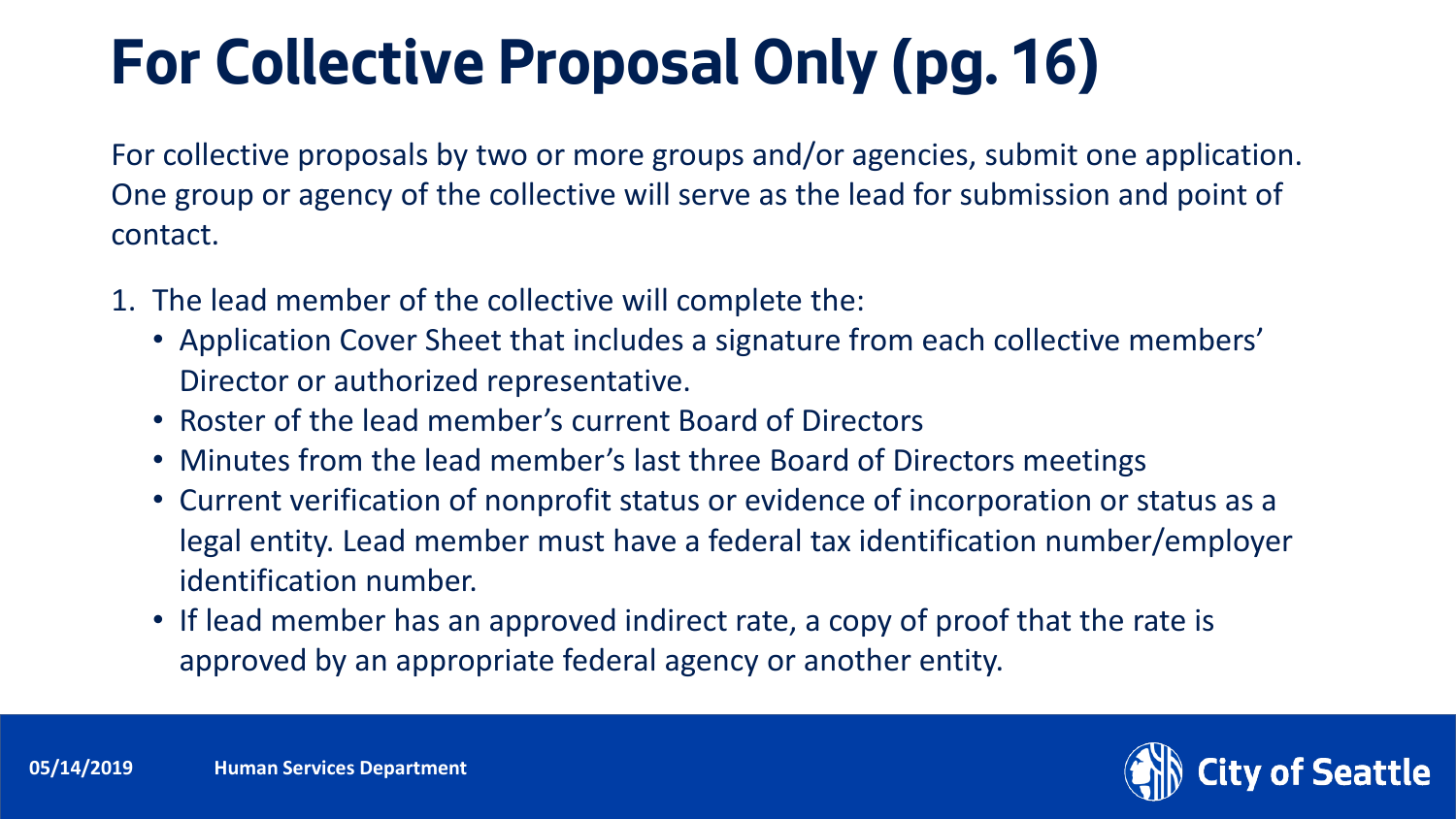#### **For Collective Proposal Only (pg. 16)**

- 2. The work of all members of the collective must be reflected in the:
	- Narrative response
	- Proposal Budget
	- Proposal Personnel Detail Budget
	- If the collective is proposing a new body of work, attach a separate start-up timeline for the work.

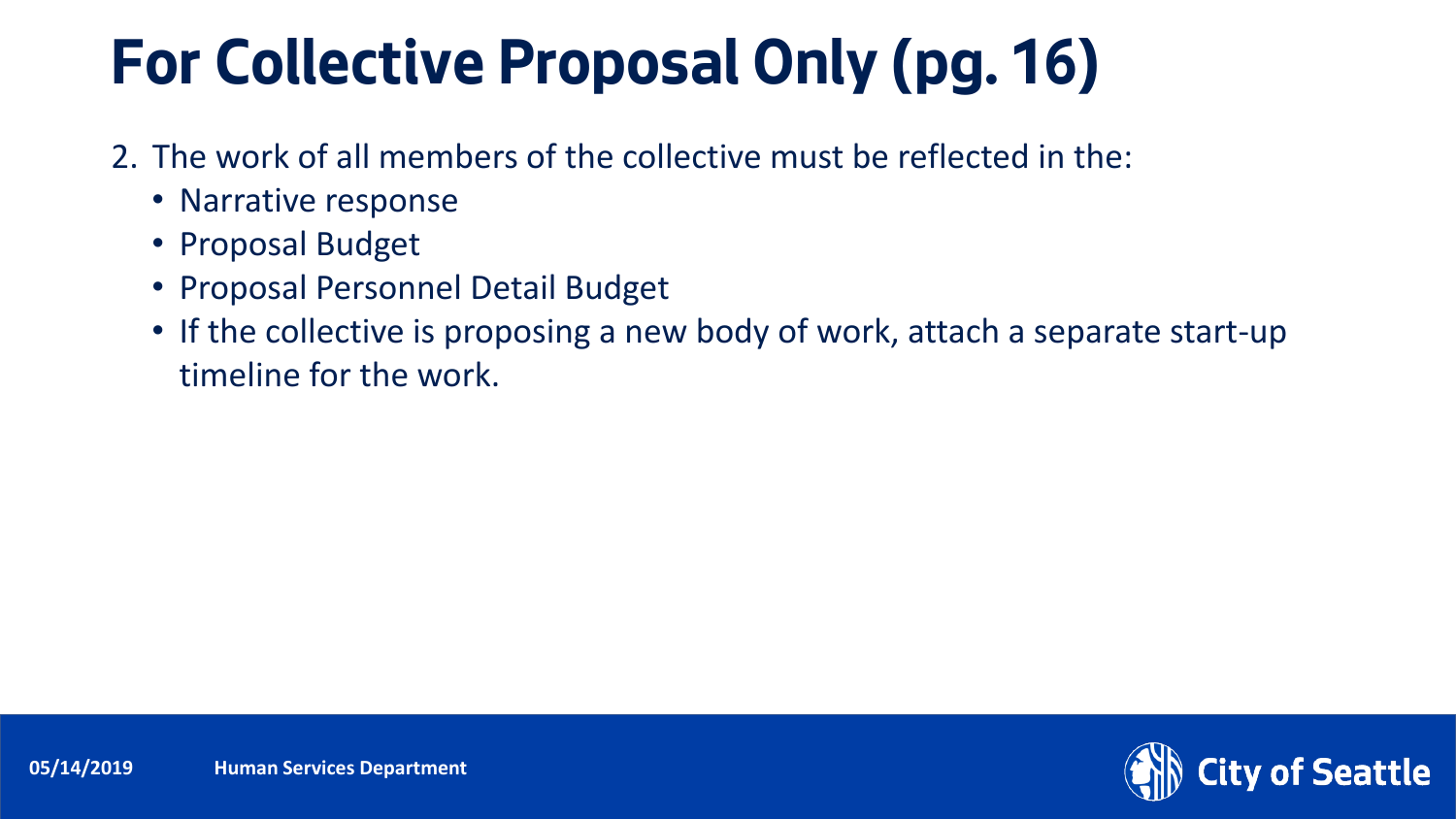## **Rating Criteria (pg. 16)**

#### Scoring

| <b>Proposal Design</b>                       | 30 points  |
|----------------------------------------------|------------|
| <b>Community Best or Promising Practices</b> | 10 points  |
| <b>Key People and Lived Experience</b>       | 25 points  |
| <b>Equity and Empowerment</b>                | 10 points  |
| <b>Partnership and Networks</b>              | 10 points  |
| <b>Data and Fiscal Management</b>            | 10 points  |
| <b>Budget Forms</b>                          | 5 points   |
| <b>TOTAL:</b>                                | 100 points |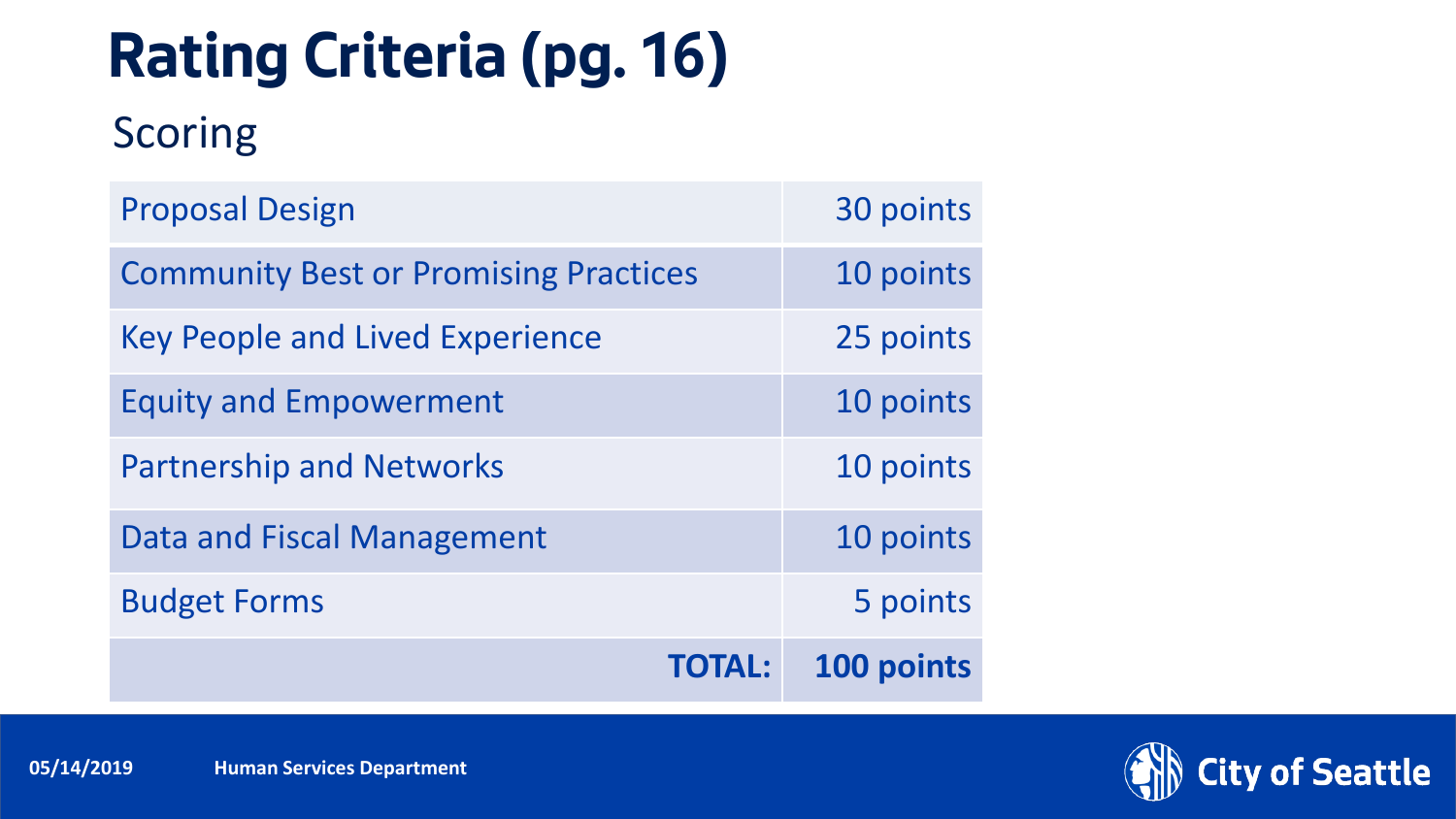### **Review and Rating Summary**

- Applications submitted
- Rating committee reviews complete applications
- Interviews/site visits
- Fiscal review
- Final recommendations to HSD Director
- Agency and public announcement

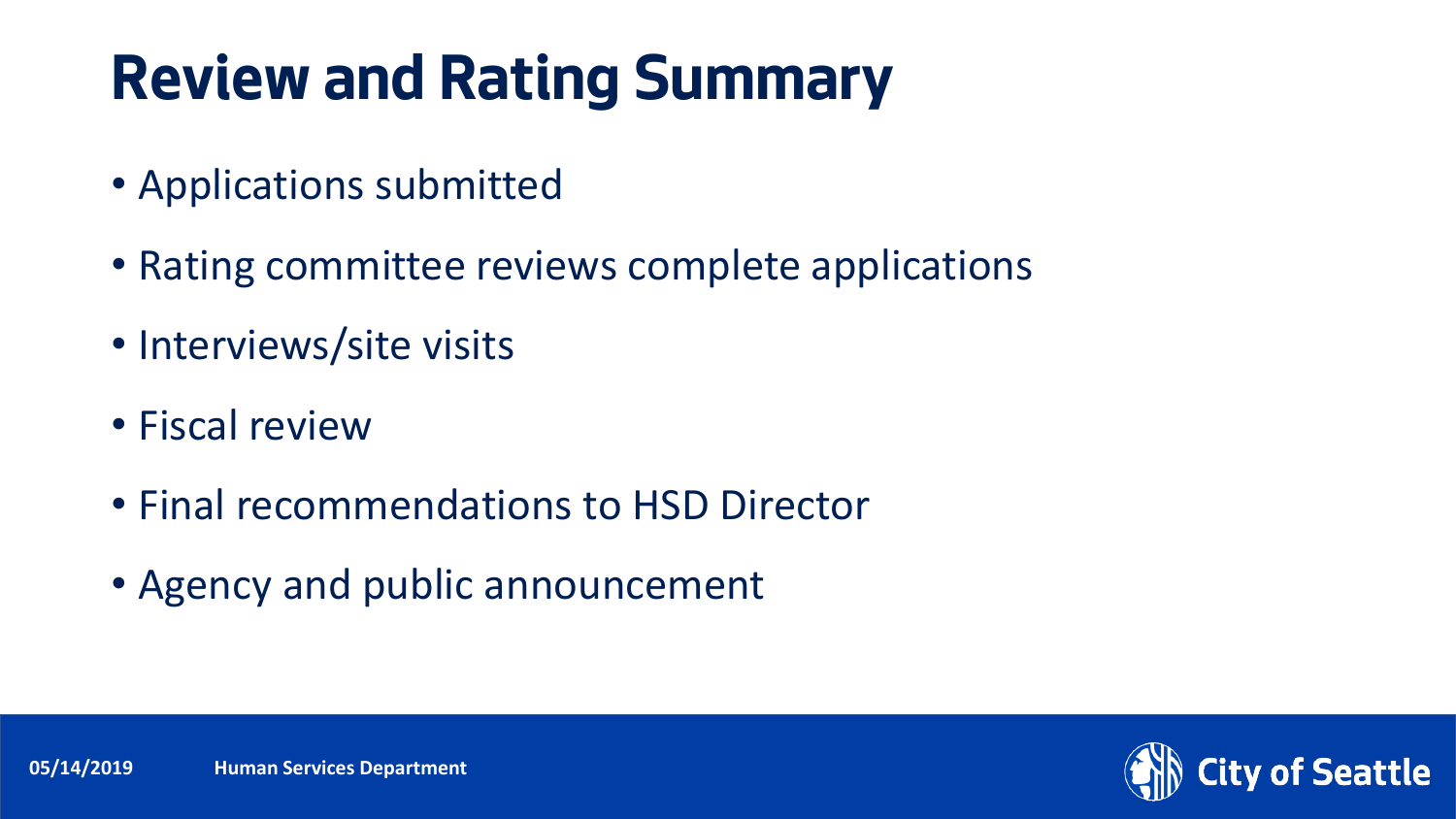#### **Tips**

- Follow the required format defined in the Guidelines
- Be specific, detailed, and concise
- Answer all questions and in the context of your proposed program(s)
- Submit an accurate budget; double check your numbers
- Propose plans for addressing services that are not in place
- Have someone else read your application before submitting

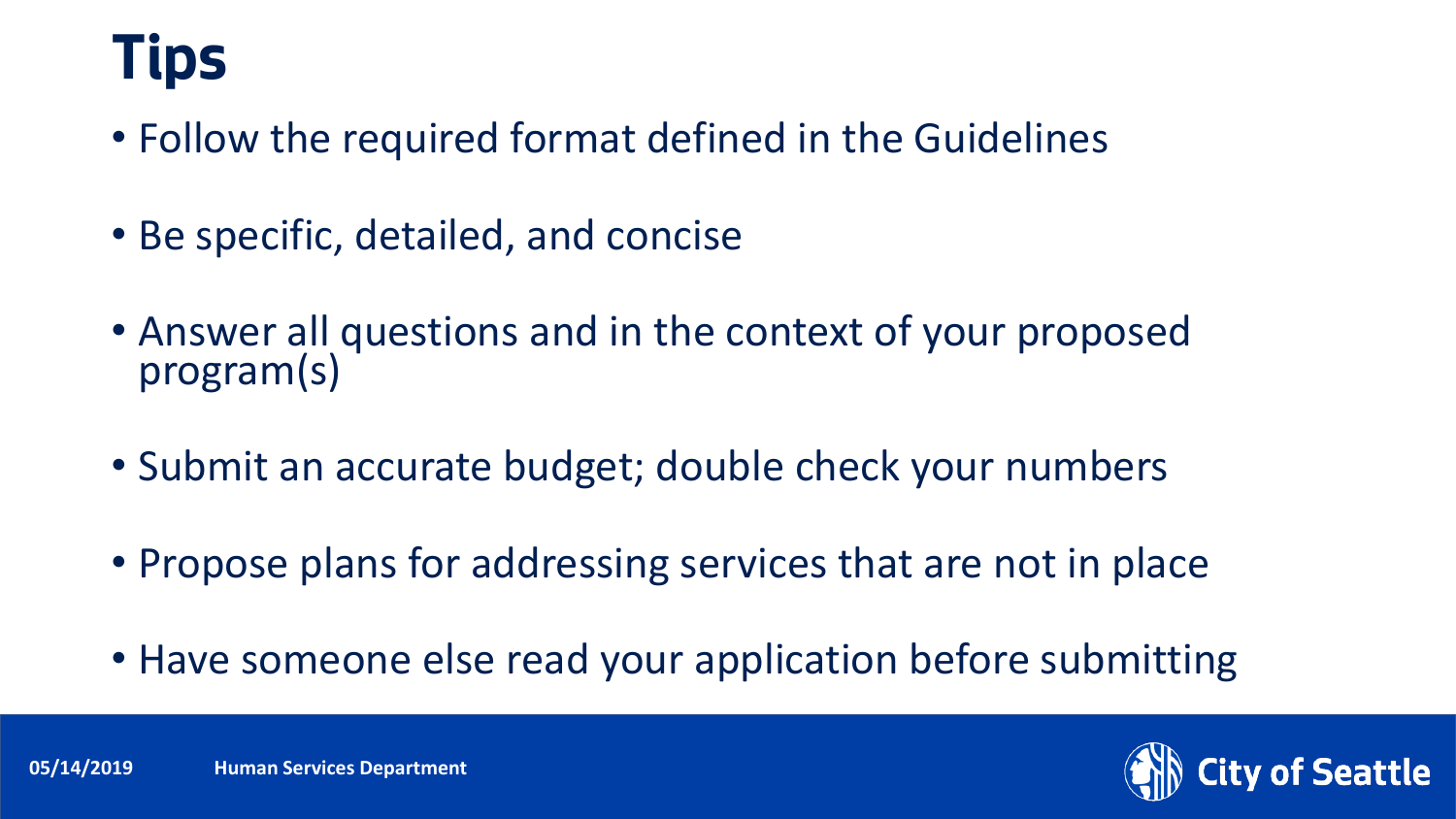## **Tips (continued)**

- Meet the 12-page limit
- Use the application submission checklist
- Start early
- Schedule a help session: wtali@eqsdev.com
- Review the Online Submission Assistance Page for helpful information: <http://web6.seattle.gov/hsd/rfi/help.aspx>
- *E-mail questions by the Q&A deadline Friday, May 31 by 12:00 p.m. (noon): Leslea Bowling at leslea.bowling@seattle.gov*



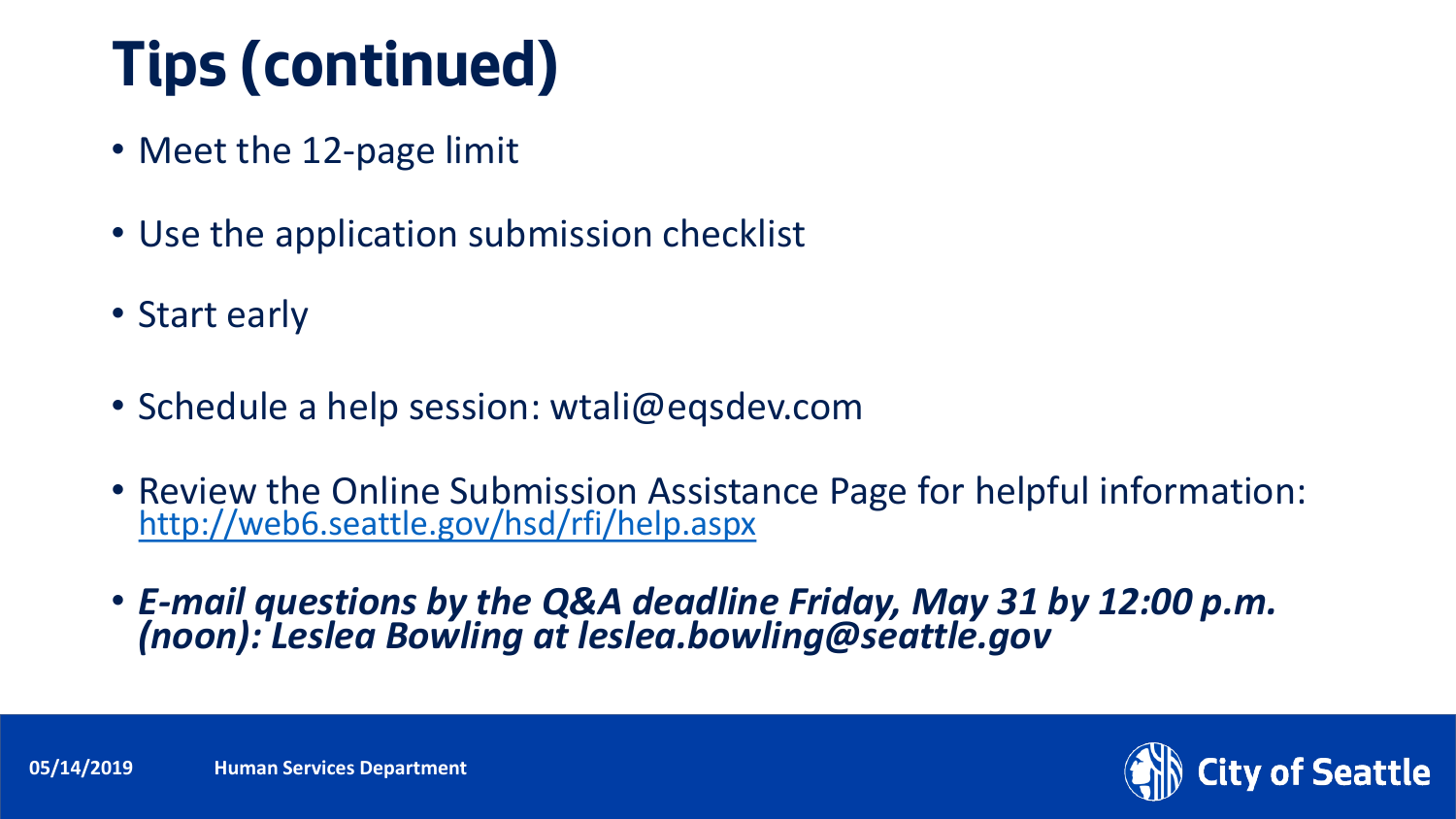#### **Appeal Process**

Applicants have the right to protest or appeal certain decisions in the award process

#### **Grounds for Appeals:**

- Violation of policies outlined in the Funding Process Manual
- Violation of policies or failure to adhere to guidelines or published criteria and/or procedures established in the funding opportunity

#### **Appeals Deadlines:**

- Appeals must be received within four (4) business days from the date of written application status (award/denial)
- A written decision by the HSD Director will be made within four (4) business days of the receipt of the appeal. The HSD Director's decision is final.

No contracts resulting from the solicitation will be executed until the appeal process has closed. An appeal may not prevent HSD from issuing an interim contract for services to meet important client needs.